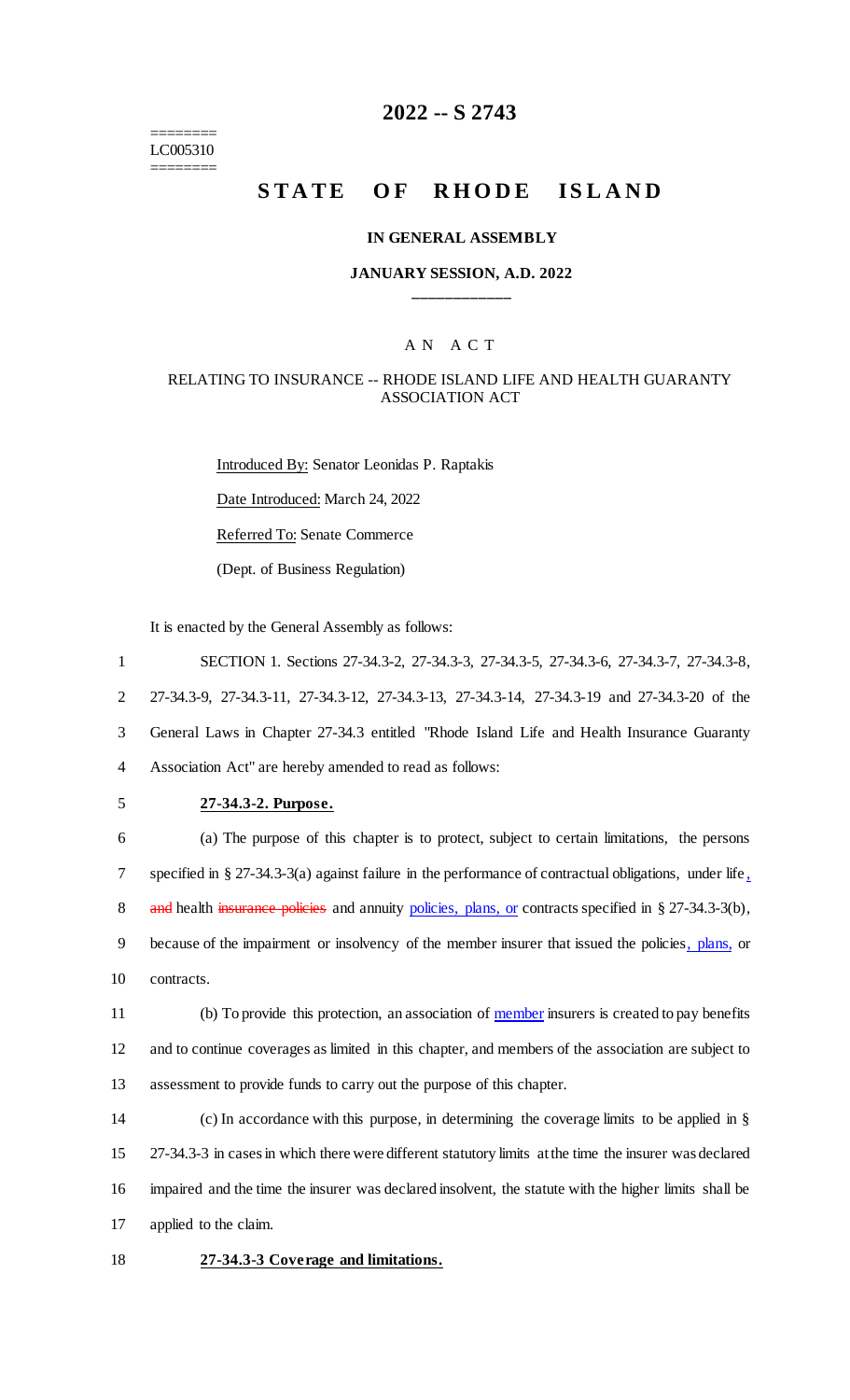- (a) This chapter shall provide coverage for the policies and contracts specified in subsection (b) of this section:
- (1) To persons who, regardless of where they reside (except for nonresident certificate holders under group policies or contracts), are the beneficiaries, assignees or payees, including health care providers rendering services covered under health insurance policies or certificates, of
- the persons covered under subsection (2); and
- 

 (2) To persons who are owners of or certificate holders or enrollees under the policies or contracts (other than unallocated annuity contracts, and structured settlement annuities) and in each

- case who:
- (i) Are residents; or

(ii) Are not residents, but only under all of the following conditions:

12 (A) The member insurer that issued the policies or contracts is domiciled in this state;

 (B) The states in which the persons reside have associations similar to the association created by this chapter; and

 (C) The persons are not eligible for coverage by an association in any other state due to the fact that the insurer or the health maintenance organization was not licensed in the state at the time specified in the state's guaranty association law.

 (3) For unallocated annuity contracts set forth in subsection (b) of this section, paragraphs (1) and (2) of this subsection shall not apply, and this chapter shall (except as provided in 20 paragraphs  $(5)$  and  $(a)(6)$  of this subsection) provide coverage to:

 (i) Persons who are owners of the unallocated annuity contracts if the contracts are issued to or in connection with a specific benefit plan whose plan sponsor has its principal place of business in this state; and

- (ii) Persons who are owners of unallocated annuity contracts issued to or in connection with government lotteries if the owners are residents.
- 

(4) For structured settlement annuities specified in subsection (b)(1), paragraphs (1) and

(2) of this subsection shall not apply, and this chapter shall (except as provided in paragraphs (5)

28 and (6) of this subsection) provide coverage to a person who is a payee under a structured settlement

annuity (or beneficiary of a payee if the payee is deceased), if the payee:

- (i) Is a resident, regardless of where the contract owner resides; or
- (ii) Is not a resident, but only under both of the following conditions:
- (A)(I) The contract owner of the structured settlement annuity is a resident; or
- (II) The contract owner of the structured settlement annuity is not a resident but the insurer
- that issued the structured settlement annuity is domiciled in this state; and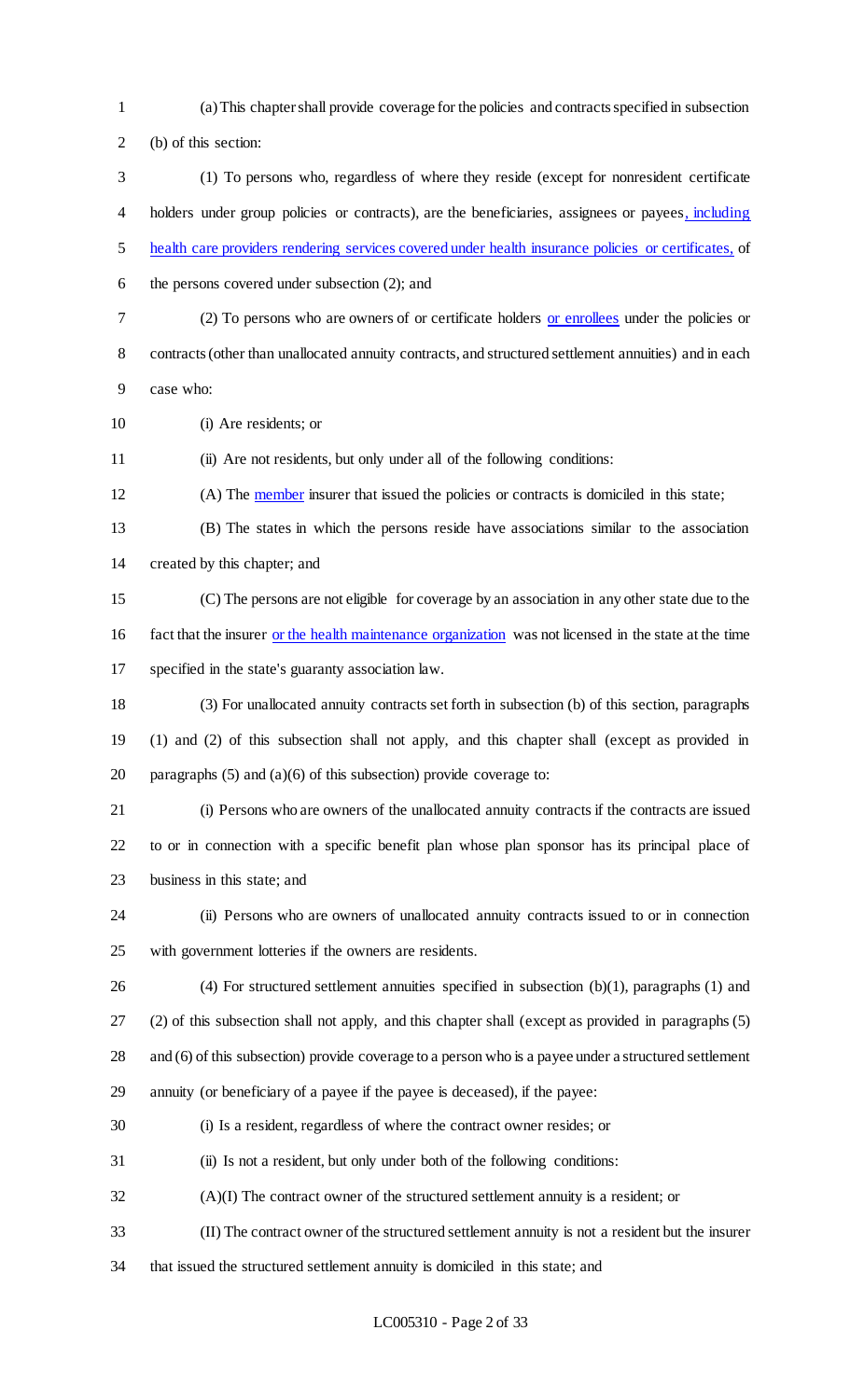- The state in which the contract owner resides has an association similar to the association
- created by this chapter; and
- (B) Neither the payee or beneficiary, nor the contract owner is eligible for coverage by the association of the state in which the payee or contract owner resides.
- (5) This chapter shall not provide coverage to:
- (i) A person who is a payee or beneficiary of a contract owner resident of this state, if the 7 payee or beneficiary is afforded any coverage by the association of another state;  $\theta$
- (ii) A person covered under paragraph (3) of this subsection, if any coverage is provided
- by the association of another state to the person; or
- (iii) A person who acquires rights to receive payments through a structured settlement
- factoring transaction as defined in 26 U.S.C. 5891(c)(3)(A), regardless of whether the transaction
- occurred before or after such section became effective.
- 

 (6) This chapter is intended to provide coverage to a person who is a resident of this state and, in special circumstances, to a nonresident. In order to avoid duplicate coverage, if a person who would otherwise receive coverage under this chapter is provided coverage under the laws of any other state, the person shall not be provided coverage under this chapter. In determining the application of the provisions of this paragraph in situations where a person could be covered by the 18 association of more than one state, whether as an owner, payee, enrollee, beneficiary, or assignee, this chapter shall be construed in conjunction with other state laws to result in coverage by only one association.

 (b)(1) This chapter shall provide coverage to the persons specified in subsection (a) of this 22 section for policies or contracts of direct, non-group life insurance, health or annuity policies or 23 eontracts insurance, including health maintenance organization subscriber contracts and 24 certificates, annuities and supplemental policies or contracts to any of these, for certificates under direct group policies and contracts, and for unallocated annuity contracts issued by member insurers, except as limited by this chapter. Annuity contracts and certificates under group annuity contracts include, but are not limited to, guaranteed investment contracts, deposit administration contracts, unallocated funding agreements, allocated funding agreements, structured settlement annuities, annuities issued to or in connection with government lotteries and any immediate or deferred annuity contracts.

 (2) Except as otherwise provided in subsection (b)(3) of this section, this This chapter shall not provide coverage for:

33 (i) A portion of a policy or contract not guaranteed by the member insurer, or under which the risk is borne by the policy or contract owner;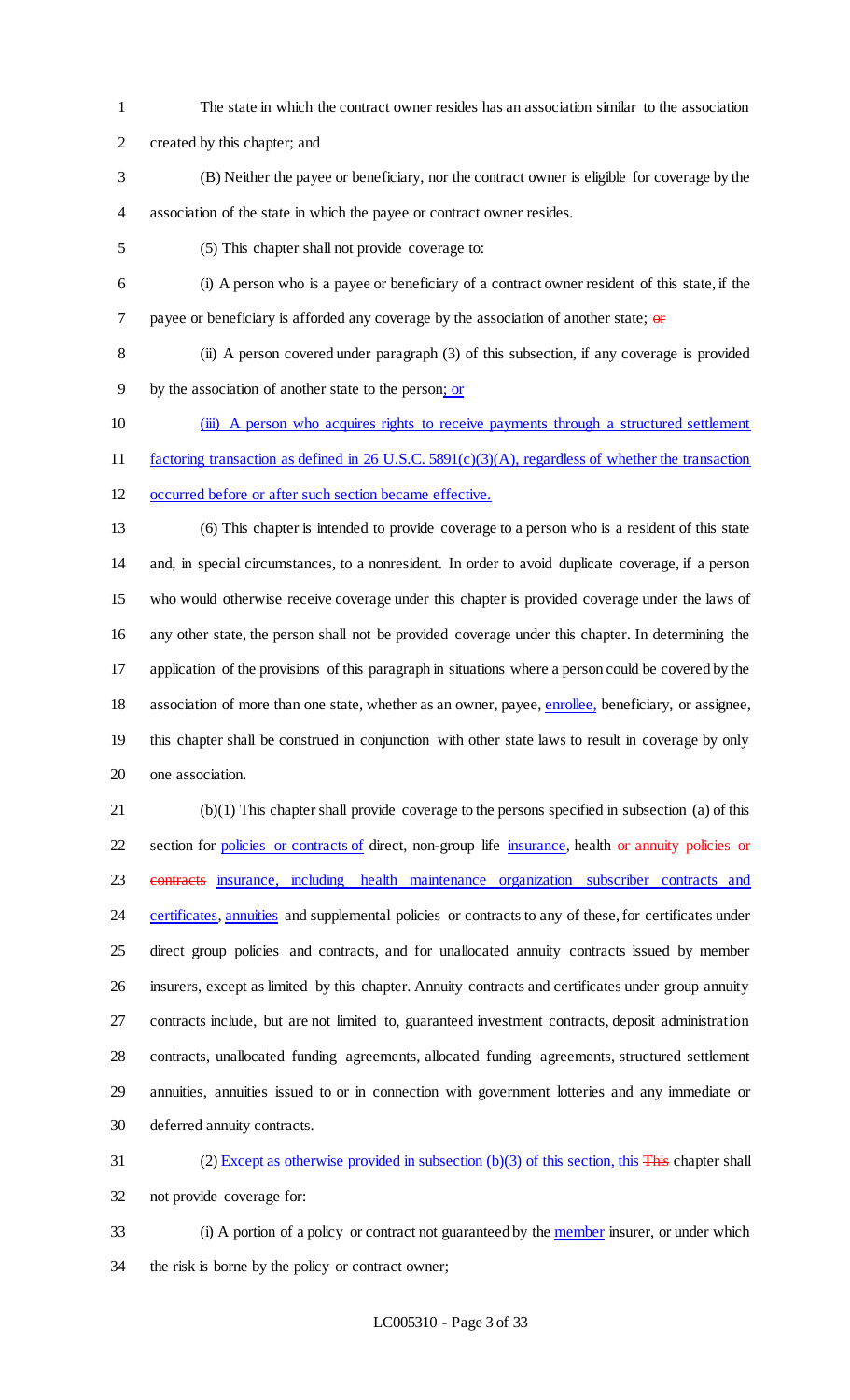(ii) A policy or contract of reinsurance, unless assumption certificates have been issued pursuant to the reinsurance policy or contract;

 (iii) A portion of a policy or contract to the extent that the rate of interest on which it is based, or the interest rate, crediting rate or similar factor determined by use of an index or other external reference stated in the policy or contract employed in calculating returns or changes in value:

 (A) Averaged over the period of four (4) years prior to the date on which the member insurer becomes an impaired or insolvent insurer under this chapter, whichever is earlier, exceeds the rate of interest determined by subtracting two (2) percentage points from Moody's corporate bond yield average averaged for that same four-year (4) period or for such lesser period if the policy or contract was issued less than four (4) years before the member insurer becomes an impaired or insolvent insurer under this chapter, whichever is earlier; and

 (B) On and after the date on which the member insurer becomes an impaired or insolvent insurer under this chapter, whichever is earlier, exceeds the rate of interest determined by subtracting three (3) percentage points from Moody's corporate bond yield average as most recently available;

 (iv) A portion of a policy or contract issued to a plan or program of an employer, association or other person to provide life, health or annuity benefits to its employees, members or others to the extent that the plan or program is self-funded or uninsured, including but not limited to benefits payable by an employer, association or other person under:

(A) A multiple employer welfare arrangement as defined in 29 U.S.C. section 1144;

- (B) A minimum premium group insurance plan;
- (C) A stop-loss group insurance plan; or
- (D) An administrative services only contract;

(v) A portion of a policy or contract to the extent that it provides for:

(A) Dividends or experience rating credits;

(B) Voting rights; or

 (C) Payment of any fees or allowances to any person, including the policy or contract owner, in connection with the service to or administration of the policy or contract.

(vi) A policy or contract issued in this state by a member insurer at a time when it was not

licensed or did not have a certificate of authority to issue the policy or contract in this state;

 (vii) An unallocated annuity contract issued to or in connection with a benefit plan protected under the federal pension benefit guaranty corporation, regardless of whether the federal pension benefit guaranty corporation has yet become liable to make any payments with respect to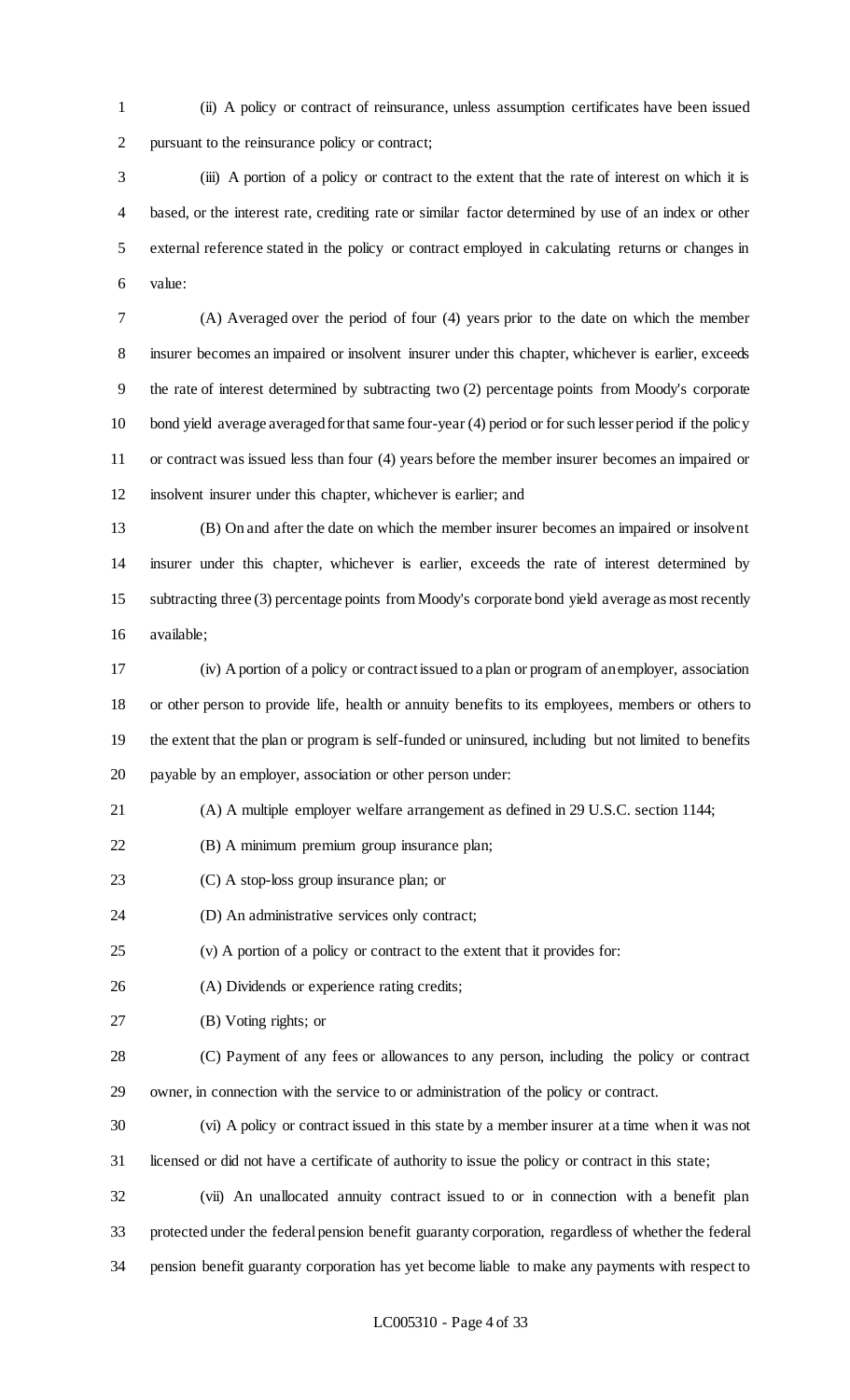- the benefit plan;
- (viii) A portion of unallocated annuity contract that is not issued to or in connection with a specific employee, union or association of natural persons benefit plan or a government lottery;
- (ix) A portion of a policy or contract to the extent that the assessments required by § 27- 5 34.3-9 with respect to the policy or contract are preempted by federal or state law; and
- (x) An obligation that does not arise under the express written terms of the policy or contract issued by the member insurer to the enrollee, certificate holder, contract owner or policy owner, including, without limitation:
- (A) Claims based on marketing materials;
- 10 (B) Claims based on side letters, riders or other documents that were issued by the member 11 insurer without meeting applicable policy or contract form filing or approval requirements;
- (C) Misrepresentations of or regarding policy or contract benefits;
- (D) Extracontractual claims; or

(E) A claim for penalties or consequential or incidental damages;

 (xi) A contractual agreement that establishes the member insurer's obligations to provide a book value accounting guaranty for defined contribution benefit plan participants by reference to a portfolio of assets that is owned by the benefit plan or its trustee, which in each case is not an affiliate of the member insurer;

 (xii) A portion of a policy or contract to the extent it provides for interest or other changes in value to be determined by the use of an index or other external reference stated in the policy or contract, but which have not been credited to the policy or contract, or as to which the policy or contract owner's rights are subject to forfeiture, as of the date the member insurer becomes an impaired or insolvent insurer under this chapter, whichever is earlier. If a policy's or contract's interest or changes in value are credited less frequently than annually, then, for purposes of determining the values that have been credited and are not subject to forfeiture under this paragraph, the interest or change in value determined by using the procedures defined in the policy or contract will be credited as if the contractual date of crediting interest or changing values was the date of impairment or insolvency, whichever is earlier, and will not be subject to forfeiture;

 (xiii) Any transaction or combination of transactions between a protected cell and the general account or another protected cell of a protected cell company organized under chapter 64 31 of this title;  $\theta$ **F** 

 (xiv) A policy or contract providing any hospital, medical, prescription drug or other health care benefits pursuant to Part C or Part D of subchapter XVIII, chapter 7 of title 42 of the United 34 States Code (commonly known as Medicare part C & D), or subchapter XIX, chapter 7 of title 42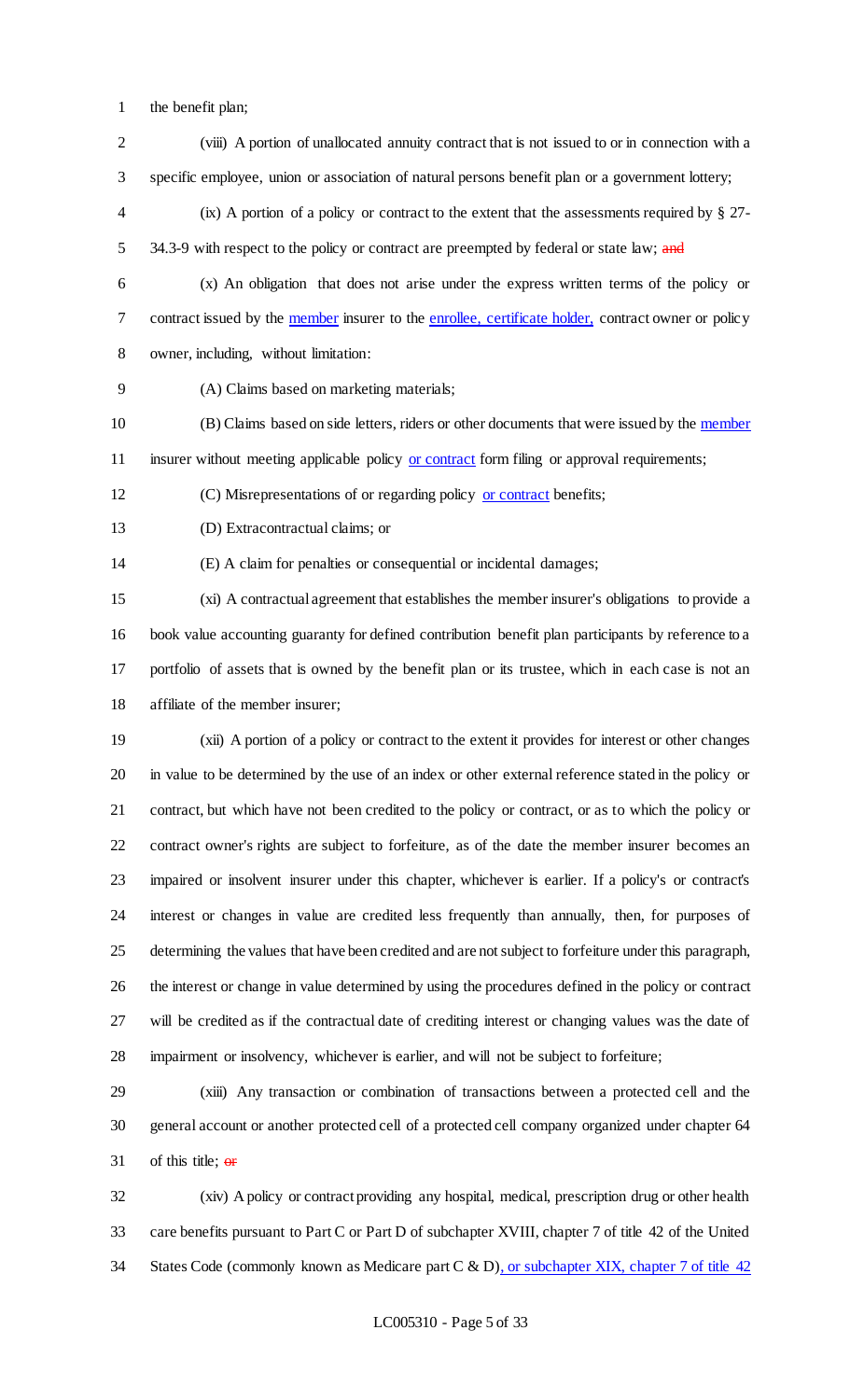of the United States Code (commonly known as Medicaid), or any regulations issued pursuant thereto; or (xvii) Structured settlement annuity benefits to which a payee (or beneficiary) has transferred his or her rights in a structured settlement factoring transaction as defined in 26 U.S.C. 5 5891(c)(3)(A), regardless of whether the transaction occurred before or after such section became effective. (3) The exclusion from coverage referenced in subsection (b)(2)(iii) of this section shall not apply to any portion of a policy or contract, including a rider, that provides long-term care or any other health insurance benefits. (c) The benefits that the association may become obligated to cover shall in no event exceed the lesser of: (1) The contractual obligations for which the member insurer is liable or would have been liable if it were not an impaired or insolvent insurer; or (2)(i) With respect to any one life, regardless of the number of policies or contracts: (A) Three hundred thousand dollars (\$300,000) in life insurance death benefits, but not more than one hundred thousand dollars (\$100,000) in net cash surrender and net cash withdrawal values for life insurance; 18 (B)  $\overline{H}$  For health insurance benefits: (I) One hundred thousand dollars (\$100,000) for coverages not considered as disability 20 income insurance or basic hospital, medical and surgical insurance or major medical insurance 21 health benefit plans or long-term care insurance, including any net cash surrender and net cash withdrawal values; 23 (II) Three hundred thousand dollars (\$300,000) for disability income insurance and three hundred thousand dollars (\$300,000) for long-term care insurance; 25 (III) Five hundred thousand dollars (\$500,000) for basic hospital, medical and surgical 26 insurance health benefit plans; or (C) Two hundred fifty thousand dollars (\$250,000) in the present value of annuity benefits, including net cash surrender and net cash withdrawal values; (ii) With respect to each individual participating in a governmental retirement plan established under § 401, 403(b) or 457 of the U.S. Internal Revenue Code, 26 U.S.C. § 401, 403(b) or 457, covered by an unallocated annuity contract or the beneficiaries of each such individual if deceased, in the aggregate, two hundred fifty thousand dollars (\$250,000) in present value annuity benefits, including net cash surrender and net cash withdrawal values; (iii) With respect to each payee of a structured settlement annuity or beneficiary or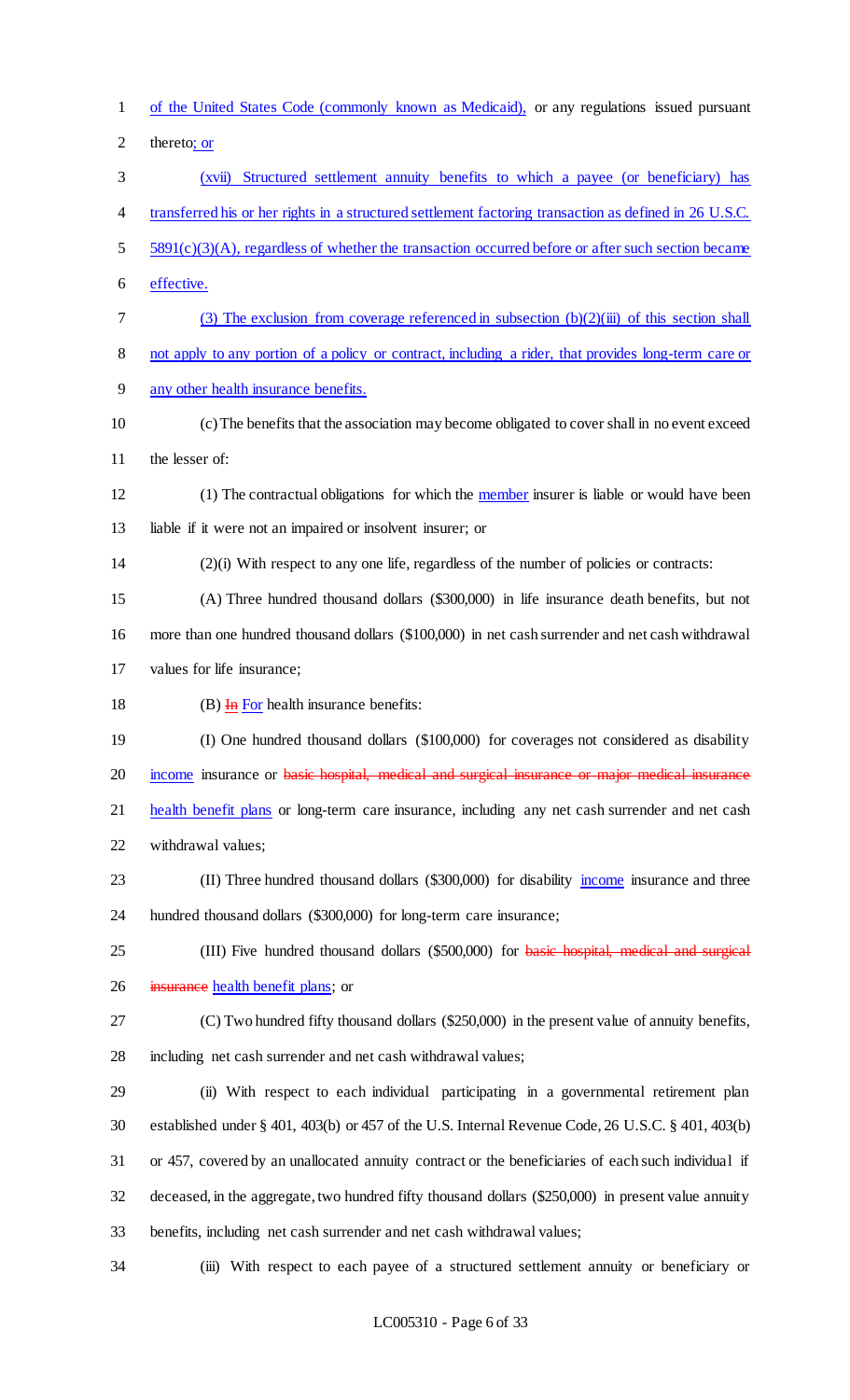beneficiaries, of the payee if deceased, two hundred fifty thousand dollars (\$250,000) in present value annuity benefits, in the aggregate, including net cash surrender and net cash withdrawal values if any;

 (iv) However in no event shall the association be obligated to cover more than: (A) an aggregate of three hundred thousand dollars (\$300,000) in benefits with respect to any one life under this paragraph and paragraphs (i), (ii) and (iii) of this subdivision except with respect to 7 benefits for basic hospital, medical and surgical insurance and major medical insurance health 8 benefit plans under subparagraph 2(i)(B) of this subsection, in which case the aggregate liability of the association shall not exceed five hundred thousand dollars (\$500,000) with respect to any one individual; or (B) with respect to one owner of multiple non-group policies of life insurance, 11 whether the policy or contract owner is an individual, firm, corporation or other person, and whether the persons insured are officers, managers, employees or other persons, more than five million dollars (\$5,000,000) in benefits, regardless of the number of policies and contracts held by the owner;

 (v) With respect to either: (A) one contract owner provided coverage under subsection (a)(3)(i); or (B) one plan sponsor whose plans own directly or in trust any one or more unallocated annuity contracts not included in paragraph (ii) of this subdivision, five million dollars (\$5,000,000) in benefits, irrespective of the number of contracts with respect to the contract owner or plan sponsor. Provided, however, in the case where one or more unallocated annuity contracts that are covered contracts under this chapter and are owned by a trust or other entity for the benefit of two (2) or more plan sponsors, coverage shall be afforded by the association if the largest interest in the trust or entity owning the contract or contracts is held by a plan sponsor whose principal place of business is in this state and in no event shall the association be obligated to cover more than five million dollars (\$5,000,000) in benefits with respect to all such unallocated contracts;

 (vi) The limitations set forth in this subsection are limitations on the benefits for which the association is obligated before taking into account either its subrogation and assignment rights or the extent to which those benefits could be provided out of the assets of the impaired or insolvent insurer attributable to covered policies. The costs of the association's obligations under this chapter may be met by the use of assets attributable to covered policies or reimbursed to the association pursuant to its subrogation and assignment rights.

 (vii) For purposes of this chapter, benefits provided by a long-term care rider to a life insurance policy or annuity contract shall be considered the same type of benefits as the base life insurance policy or annuity contract to which it relates.

(d) In performing its obligations to provide coverage under § 27-34.3-8, the association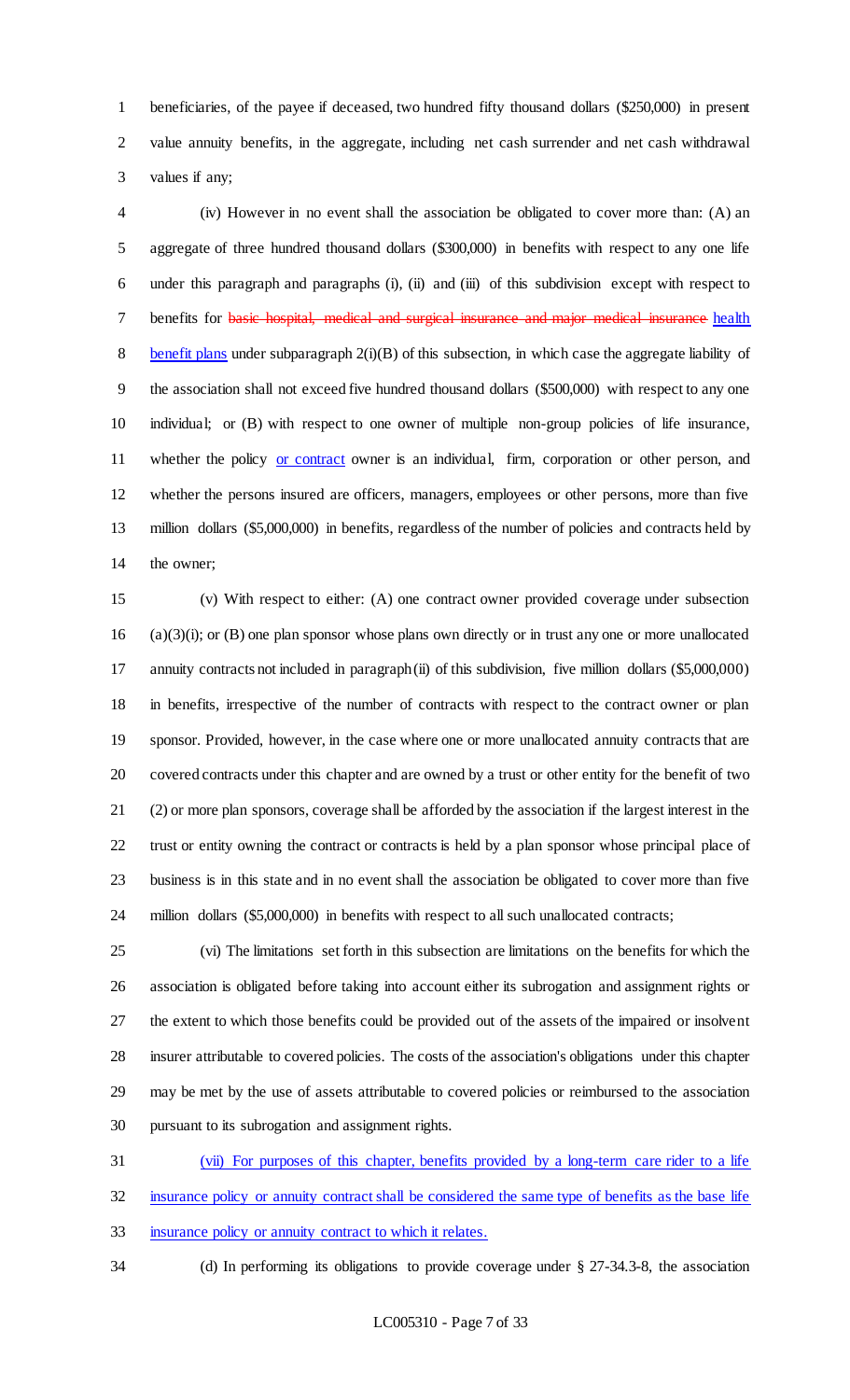shall not be required to guarantee, assume, reinsure, reissue or perform, or cause to be guaranteed, assumed, reinsured, reissued or performed, contractual obligations of the insolvent or impaired insurer under a covered policy or contract that do not materially affect the economic values or economic benefits of the covered policy or contract.

### **27-34.3-5. Definitions.**

As used in this chapter:

(1) "Account" means either of the two accounts created under § 27-34.3-6.

 (2) "Association" means the Rhode Island life and health insurance guaranty association created under § 27-34.3-6.

 (3) "Authorized assessment" or the term "authorized" when used in the context of assessments means a resolution by the board of directors has been passed whereby an assessment will be called immediately or in the future from member insurers for a specified amount. An assessment is authorized when the resolution is passed.

 (4) "Benefit plan" means a specific employee, union or association of natural persons benefit plan.

 (5) "Called assessment" or the term "called" when used in the context of assessments means that a notice has been issued by the association to member insurers requiring that an authorized assessment be paid within the time frame set forth within the notice. An authorized assessment becomes a called assessment when notice is mailed by the association to member insurers.

20 (6) "Commissioner" means the commissioner of insurance within the department of 21 business regulation of this state the definition prescribed by § 42-14-5.

 (7) "Contractual obligation" means any obligation under a policy or contract or certificate under a group policy or contract, or portion of a group policy or contract for which coverage is provided under § 27-34.3-3.

25 (8) "Covered contract or covered policy" means any policy or contract or portion of a policy or contract for which coverage is provided under § 27-34.3-3.

(9) "Extra-contractual claims" means claims not arising directly out of contract provisions,

including, for example, claims relating to bad faith in the payment of claims, punitive or exemplary

- damages or attorneys' fees and costs.
- (10) "Health benefit plan" means any hospital or medical expense policy or certificate, or
- health maintenance organization subscriber contract or any other similar health contract. "Health

benefit plan" does not include:

- (i) Accident only insurance:
- (ii) Credit insurance;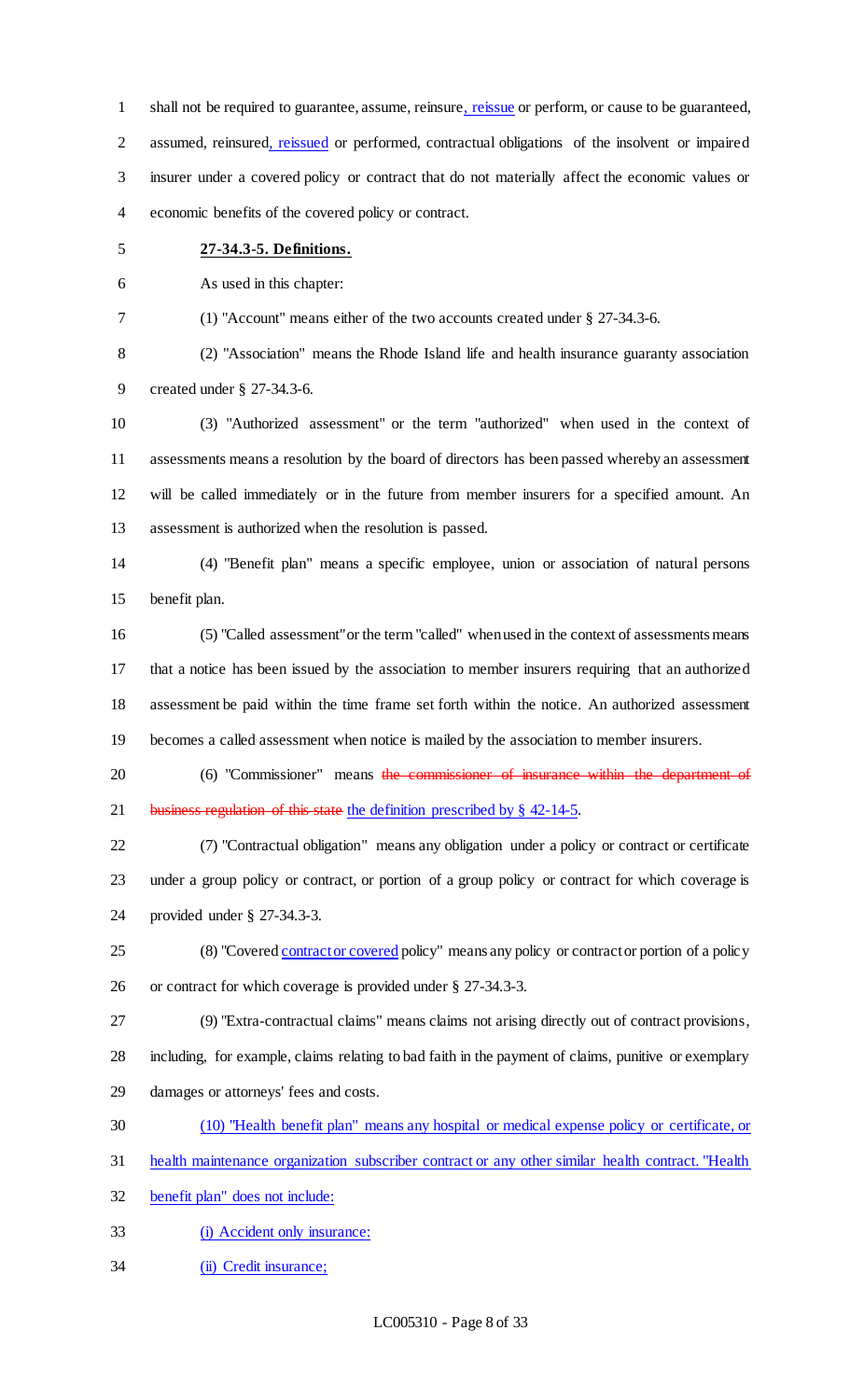| $\mathbf{1}$ | (iii) Dental only insurance;                                                                                  |
|--------------|---------------------------------------------------------------------------------------------------------------|
| $\mathbf{2}$ | (iv) Vision only insurance;                                                                                   |
| 3            | (v) Medicare Supplement insurance;                                                                            |
| 4            | (vi) Benefits for long-term care, home health care, community-based care, or any                              |
| 5            | combination thereof;                                                                                          |
| 6            | (vii) Disability income insurance;                                                                            |
| 7            | (viii) Coverage for on-site medical clinics; or                                                               |
| $8\,$        | (ix) Specified disease, hospital confinement indemnity, or limited benefit health insurance                   |
| 9            | if the types of coverage do not provide coordination of benefits and are provided under separate              |
| 10           | policies or certificates.                                                                                     |
| 11           | $\frac{(10)(11)}{(10)(11)}$ "Impaired insurer" means a member insurer which is not an insolvent insurer, and  |
| 12           | (i) Is placed under an order of rehabilitation or conservation by a court of competent                        |
| 13           | jurisdiction.                                                                                                 |
| 14           | $\frac{(11)(12)}{(11)(12)}$ "Insolvent insurer" means a member insurer which after January 1, 1996, is placed |
| 15           | under an order of liquidation by a court of competent jurisdiction with a finding of insolvency.              |
| 16           | $(12)(13)$ "Member insurer" means any insurer or health maintenance organization licensed                     |
| 17           | or which holds a certificate of authority to transact in this state any kind of insurance or health           |
| 18           | maintenance organization business for which coverage is provided under § 27-34.3-3, and includes              |
| 19           | any insurer or health maintenance organization whose license or certificate of authority in this state        |
| 20           | may have been suspended, revoked, not renewed or voluntarily withdrawn, but does not include:                 |
| 21           | (i) A hospital or medical service organization, whether profit or nonprofit; or                               |
| 22           | (ii) A health maintenance organization; or                                                                    |
| 23           | (iii) A fraternal benefit society; or                                                                         |
| 24           | (iv) A mandatory state pooling plan; or                                                                       |
| 25           | (v) A mutual assessment company or other person that operates on an assessment basis; or                      |
| 26           | (vi) An insurance exchange; or                                                                                |
| 27           | (vii) An organization that has a certificate or license limited to the issuance of charitable                 |
| 28           | gift annuities; or                                                                                            |
| 29           | (viii) An entity similar to any of the above.                                                                 |
| 30           | $(13)(14)$ "Moody's corporate bond yield average" means the monthly average corporates                        |
| 31           | as published by Moody's investors service, inc. Investors Service, Inc., or any successor to it.              |
| 32           | $(14)(15)$ "Owner" of a policy or contract, and "policyholder," "policy owner" and or                         |
| 33           | "contract owner" means the person who is identified as the legal owner under the terms of the policy          |
| 34           | or contract or who is otherwise vested with legal title to the policy or contract through a valid             |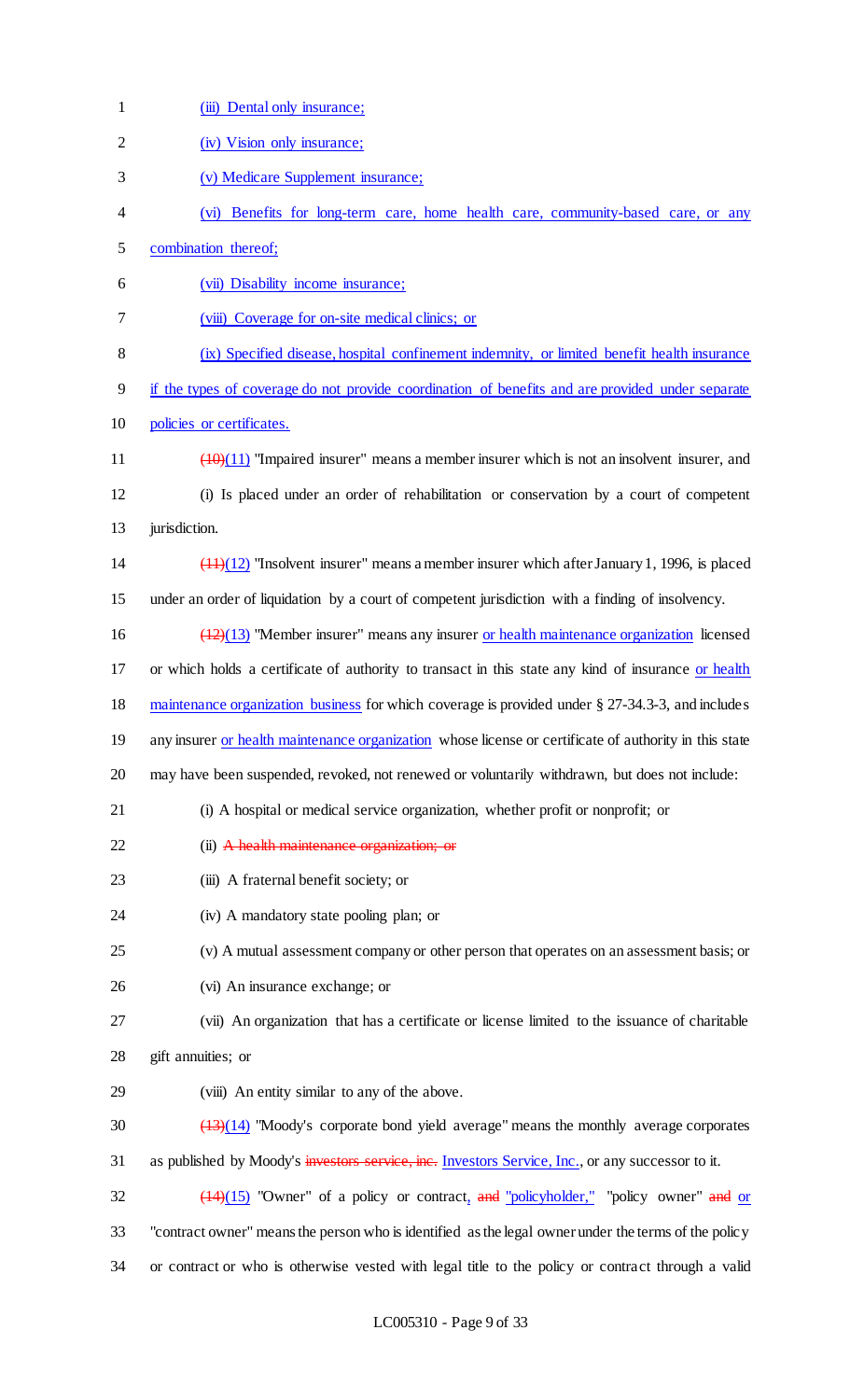assignment completed in accordance with the terms of the policy or contract and properly recorded 2 as the owner on the books of the member insurer. The terms owner, contract owner, policyholder and policy owner do not include persons with a mere beneficial interest in a policy or contract.

 (15)(16) "Person" means any individual, corporation, limited liability company, partnership, association, governmental body or entity or voluntary organization.

6  $\left(16\right)\left(17\right)$  "Plan sponsor" means:

(i) The employer in case of a benefit plan established or maintained by a single employer;

 (ii) The employee organization in the case of a benefit plan established or maintained by an employee organization; or

 (iii) In the case of a benefit plan established or maintained by two (2) or more employers or jointly by one or more employers and one or more employee organizations, the association, committee, joint board of trustees, or other similar group of representatives of the parties who establish or maintain the benefit plan.

 (17)(18) "Premiums" means amounts or considerations (by whatever name called) received on covered policies or contracts less returned premiums, considerations and deposits, and less dividends and experience credits. "Premiums" does not include any amounts or consideration received for any policies or contracts or for the portions of policies or contracts for which coverage is not provided under § 27-34.3-3(b) except that assessable premium shall not be reduced on account of § 27-34.3-3(b)(2)(iii) relating to interest limitations and § 27-34.3-3(c)(2) relating to limitations with respect to one individual, one participant and one contract or owner. "Premiums" shall not include:

 (i) Premiums in excess of five million dollars (\$5,000,000) on an unallocated annuity contract not issued under a governmental retirement benefit plan (or its trustee) established under § 401, 403(b) or 457 of the United States Internal Revenue Code, 26 U.S.C. § 401, 403(b) or 457.

 (ii) With respect to multiple nongroup policies of life insurance owned by one owner, 26 whether the policy or contract owner is an individual, firm, corporation or other person, and whether the persons insured are officers, managers, employees or other persons, premiums in excess of five million dollars (\$5,000,000) with respect to these policies or contracts, regardless of the number of policies or contracts held by the owner.

 $\left(\frac{(18)(19)}{(18)(19)}\right)$  "Principal place of business" of a plan sponsor or a person other than a natural person means the single state in which the natural persons who establish policy for the direction, control and coordination of the operations of the entity as a whole primarily exercise that function, determined by the association in its reasonable judgment by considering the following factors:

(A) The state in which the primary executive and administrative headquarters of the entity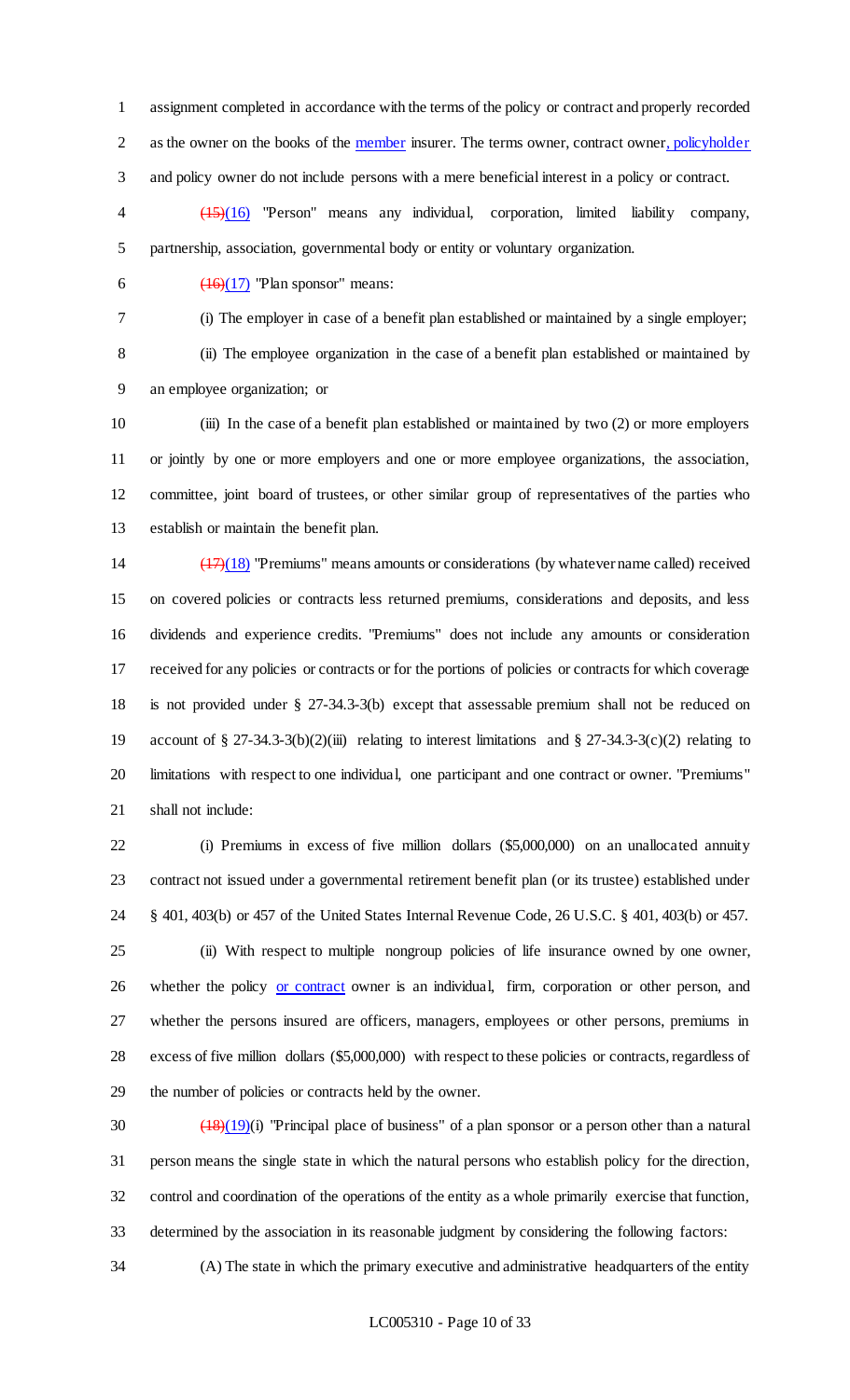is located;

 (B) The state in which the principal office of the chief executive officer of the entity is located;

 (C) The state in which the board of directors (or similar governing person or persons) of the entity conducts the majority of its meetings;

 (D) The state in which the executive or management committee of the board of directors (or a similar governing person or persons) of the entity, conducts the majority of its meetings;

(E) The state from which the management of the overall operations of the entity is directed;

and

 (F) In the case of a benefit plan sponsored by affiliated companies comprising a consolidated corporation, the state in which the holding company or controlling affiliate has its principal place of business as determined using the above factors. However, in the case of a plan sponsor, if more than fifty percent (50%) of the participants in the benefit plan are employed in a single state, that state shall be deemed to be the principal place of business of the plan sponsor.

 (ii) The principal place of business of a plan sponsor of a benefit plan described in 16 subsection  $\left( \frac{16}{17} \right)$ (iii) of this section shall be deemed to be the principal place of business of the association, committee, joint board of trustees or other similar group of representatives of the parties who establish or maintain the benefit plan that, in lieu of a specific or clear designation of a principal place of business, shall be deemed to be the principal place of business of the employer or employee organization that has the largest investment in the benefit plan in question.

21 (19)(20) "Receivership court" means the court in the insolvent or impaired insurer's state 22 having jurisdiction over the conservation, rehabilitation or liquidation of the member insurer.

 $(20)(21)$  "Resident" means a person to whom a contractual obligation is owed and who resides in this state on the date of entry of court order that determines a member insurer to be an impaired insurer or a court order that determines a member insured to be an insolvent insurer, whichever occurs first. A person may be a resident of only one state, which in the case of a person other than a natural person shall be its principal place of business. Citizens of the United States that are either: (i) residents of foreign countries; or (ii) residents of United States possessions, territories or protectorates that do not have an association similar to the association created by this chapter, 30 shall be deemed residents of the state of domicile of the member insurer that issued the polices or contracts.

 $\frac{(21)(22)}{21}$  "Structured settlement annuity" means an annuity purchased in order to fund periodic payments for a claimant in payment for or with respect to personal injuries suffered by the claimant.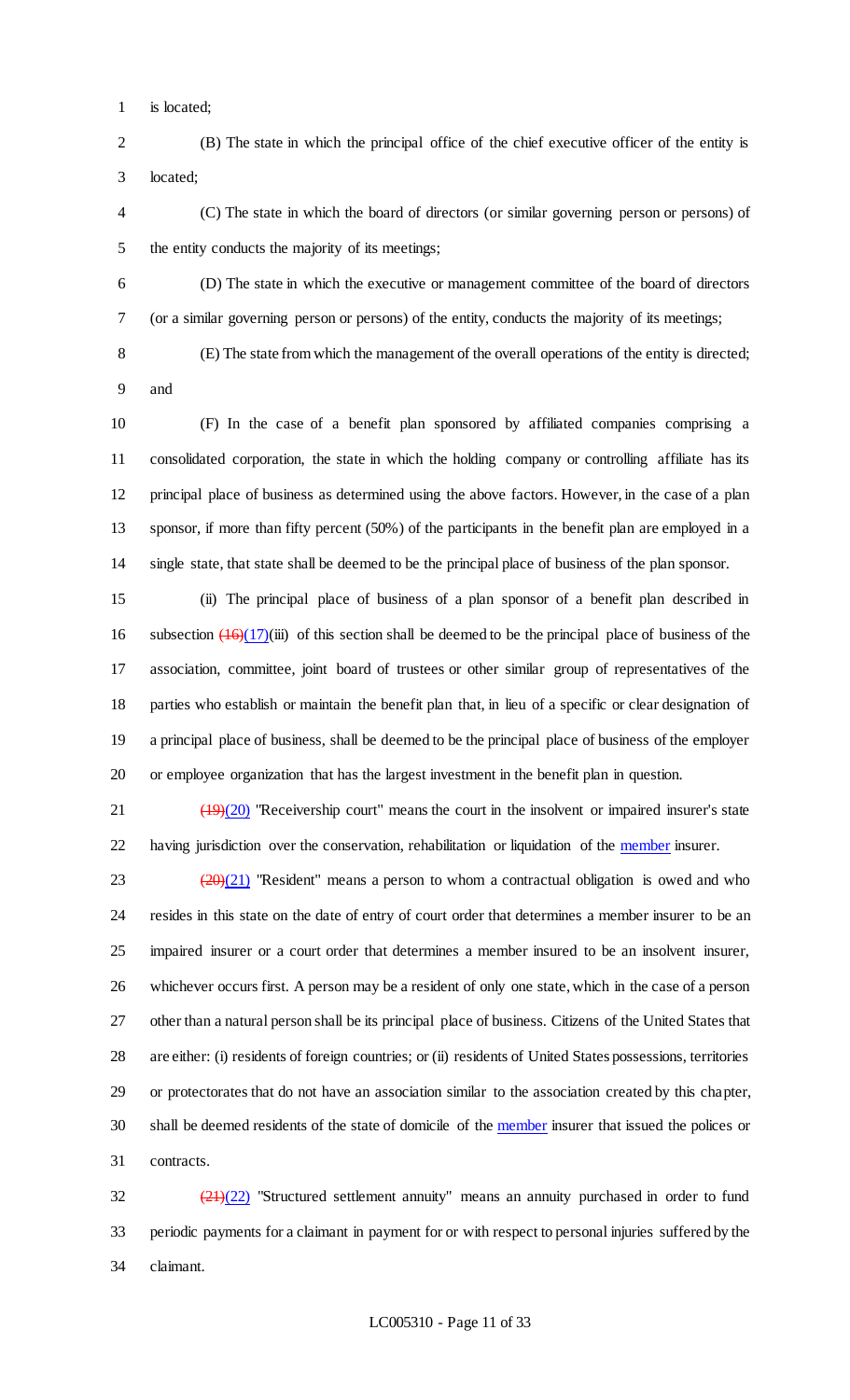1  $\left(\frac{(22)}{(23)}\right)$  "State" means a state, the District of Columbia, Puerto Rico, or a United States possession, territory or protectorate.

 (23)(24) "Supplemental contract" means a written agreement entered into for the distribution of proceeds under a life, health or annuity policy or contract.

 $\frac{(24)(25)}{24}$  "Unallocated annuity contract" means any annuity contract or group annuity certificate which is not issued to and owned by an individual, except to the extent of any annuity benefits guaranteed to an individual by an insurer under the contract or certificate.

### **27-34.3-6. Creation of the association.**

 (a) There is created a nonprofit legal entity to be known as the Rhode Island life and health insurance guaranty association. All member insurers shall be and remain members of the 11 association as a condition of their authority to transact insurance or health maintenance organization business in this state. The association shall perform its functions under the plan of operation established and approved under § 27-34.3-10, or as previously established and approved under § 27-34.1-11 [Repealed] and shall exercise its powers through a board of directors established under § 27-34.3-7 or as previously established under § 27-34.1-8 [Repealed]. For purposes of administration and assessment, the association shall maintain two (2) accounts:

(1) The life insurance and annuity account which includes the following subaccounts:

18 (i) Life insurance account;

 (ii) Annuity account; which shall include annuity contracts owned by a governmental retirement plan (or its trustee) established under section 401, 403(b) or 457 of the United States Internal Revenue Code, 26 U.S.C. § 401, 403(b) or 457, but shall otherwise exclude unallocated annuities; and

 (iii) Unallocated annuity account which shall exclude contracts owned by a governmental retirement benefit plan (or its trustee) established under § 401, 403(b) or 457 of the United States Internal Revenue Code, 26 U.S.C. § 401, 403(b) or 457.

26 (2) The health insurance account.

 (b) The association shall come under the immediate supervision of the commissioner and shall be subject to the applicable provisions of the insurance laws of this state. Meetings or records of the association may be open to the public upon majority vote of the board of directors. The commissioner or his or her designee shall have full and complete access to all documents received by, created by or otherwise obtained by the association and shall be invited to be present at all association meetings. The disclosure of confidential or privileged association information, documents, or records to the commissioner shall not change the confidential or privileged status of the information, documents or records.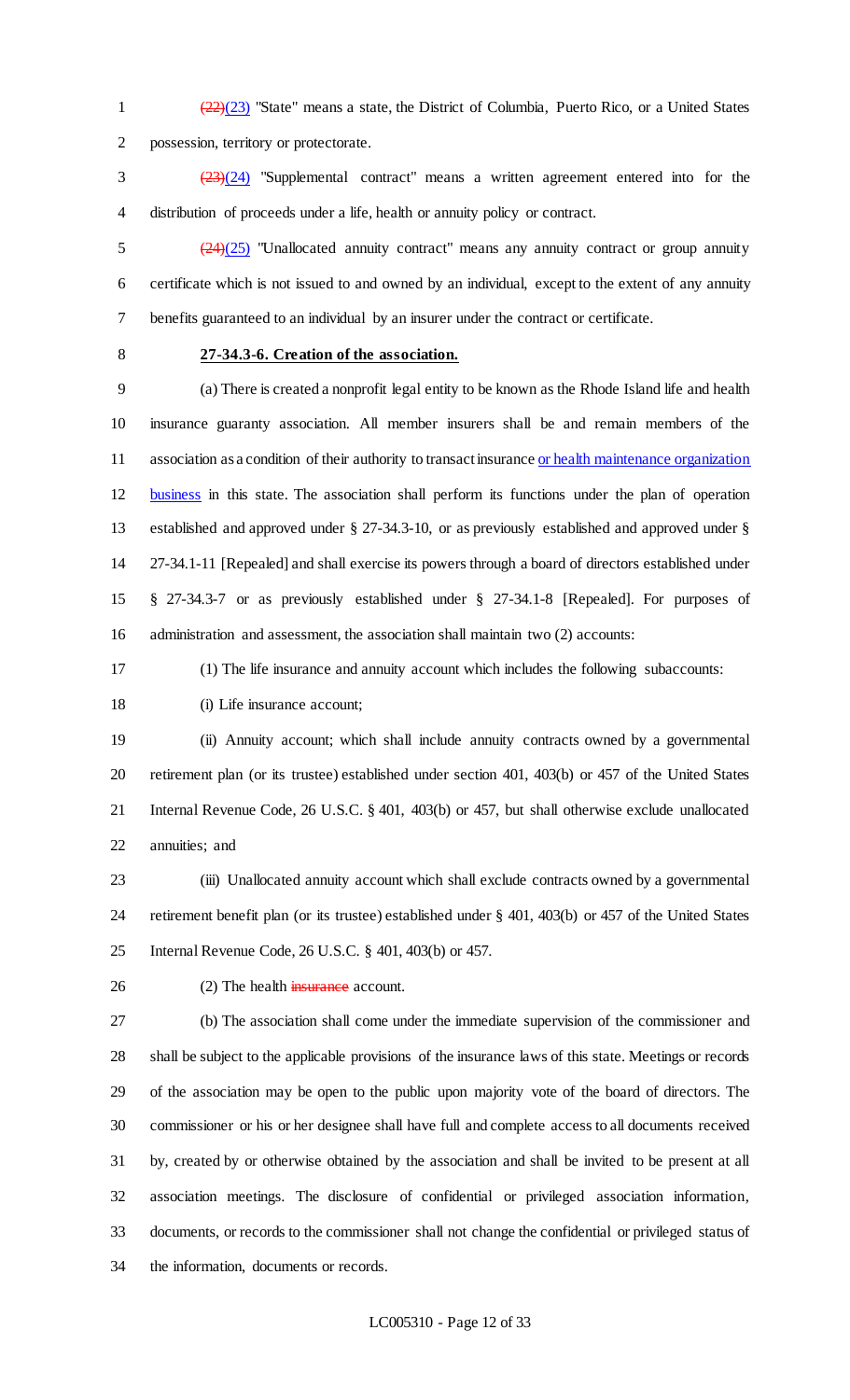### **27-34.3-7. Board of directors.**

(a) The board of directors of the association shall consist of:

3 (1) Not less than  $five (5)$  seven (7) nor more than  $nime (9)$  eleven (11) member insurers serving terms as established in the plan of operation; and

 (2) The commissioner or the commissioner's designee. Only member insurers or a health 6 maintenance organization shall be eligible to vote. The members of the board shall be selected by member insurers subject to the approval of the commissioner. The board of directors, previously established under § 27-34.1-8 [Repealed], shall continue to operate in accordance with the provision of this section. Vacancies on the board shall be filled for the remaining period of the term by a majority vote of the remaining board members, subject to the approval of the commissioner.

 (b) In approving selections to the board, the commissioner shall consider, among other things, whether all member insurers are fairly represented.

 (c) Members of the board may be reimbursed from the assets of the association for expenses incurred by them as members of the board of directors but members of the board shall not be compensated by the association for their services.

### **27-34.3-8. Powers and duties of the association.**

 (a) If a member insurer is an impaired insurer, the association may, in its discretion, and subject to any conditions imposed by the association that do not impair the contractual obligations of the impaired insurer, and that are approved by the commissioner:

20 (1) Guarantee, assume, reissue or reinsure, or cause to be guaranteed, assumed, reissued or reinsured, any or all of the policies or contracts of the impaired insurer;

 (2) Provide the monies, pledges, loans, notes, guarantees or other means that are proper to effectuate subdivision (1) of this subsection and assure payment of the contractual obligations of the impaired insurer pending action under subdivision (1) of this subsection.

(b) If a member insurer is an insolvent insurer, the association shall, in its discretion, either:

(1)(i)(A) Guaranty, assume, reissue or reinsure, or cause to be guaranteed, assumed,

27 reissued or reinsured, the policies or contracts of the insolvent insurer; or

(B) Assure payment of the contractual obligations of the insolvent insurer; and

(ii) Provide monies, pledges, loans, notes, guarantees, or other means that are reasonably

necessary to discharge the association's duties; or

(2) Provide benefits and coverages in accordance with the following provisions:

32 (i) With respect to life and health insurance policies and annuities policies and contracts,

33 assure payment of benefits for premiums identical to the premiums and benefits (except for terms

34 of conversion and renewability) that would have been payable under the policies or contracts of the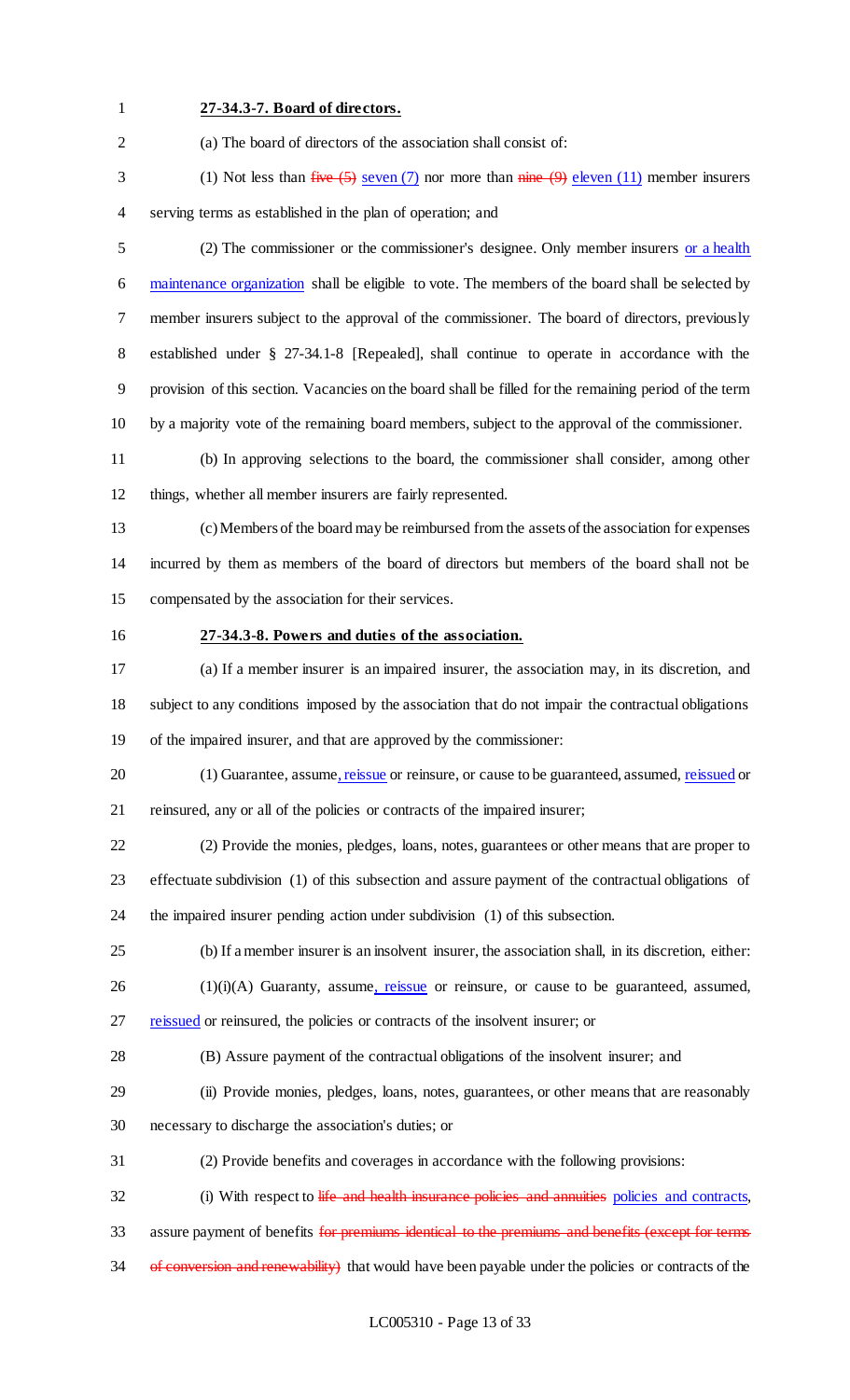insolvent insurer, for claims incurred:

 (A) With respect to group policies and contracts, not later than the earlier of the next renewal date under such policies or contracts or forty-five (45) days, but in no event less than thirty (30) days after the date on which the association becomes obligated with respect to the policies or contracts;

 (B) With respect to nongroup policies, contracts and annuities not later than the earlier of the next renewal date (if any) under the policies or contracts or one year, but in no event less than thirty (30) days from the date on which the association becomes obligated with respect to the policies and contracts;

10 (ii) Make diligent efforts to provide all known insured insureds, enrollees or annuitants (for 11 non-group policies and contracts) or group policy or contract owners with respect to group policies or contracts thirty (30) days notice of the termination (pursuant to subparagraph (i) of this paragraph) of the benefits provided;

14 (iii) With respect to nongroup life and health insurance policies and annuities policies and contracts covered by the association, make available to each known insured, enrollee, or annuitant, or owner if other than the insured, or annuitant and with respect to an individual formerly an 17 insured, enrollee or formerly an annuitant under a group policy or contract who is not eligible for replacement group coverage, make available substitute coverage on an individual basis in 19 accordance with the provisions of subdivision (iv) of this subsection, if the insureds, enrollees or 20 annuitants had a right under law or the terminated policy, contract or annuity to convert coverage 21 to individual coverage or to continue an individual policy, contract or annuity in force until a 22 specified age or for a specified time, during which the insurer or health maintenance organization 23 had no right unilaterally to make changes in any provision of the policy, contract or annuity or had a right only to make changes in premium by class;

 (iv)(A) In providing the substitute coverage required under subdivision (iii) of this subsection, the association may offer either to reissue the terminated coverage or to issue an 27 alternative policy or contract at actuarially justified rates subject to the prior approval of the commissioner.

29 (B) Alternative or reissued policies or contracts shall be offered without requiring evidence of insurability, and shall not provide for any waiting period or exclusion that would not have applied under the terminated policy or contracts.

(C) The association may reinsure any alternative or reissued policy or contract.

 (v)(A) Alternative policies or contracts adopted by the association shall be subject to the 34 approval of the domiciliary insurance commissioner and the receivership court. The association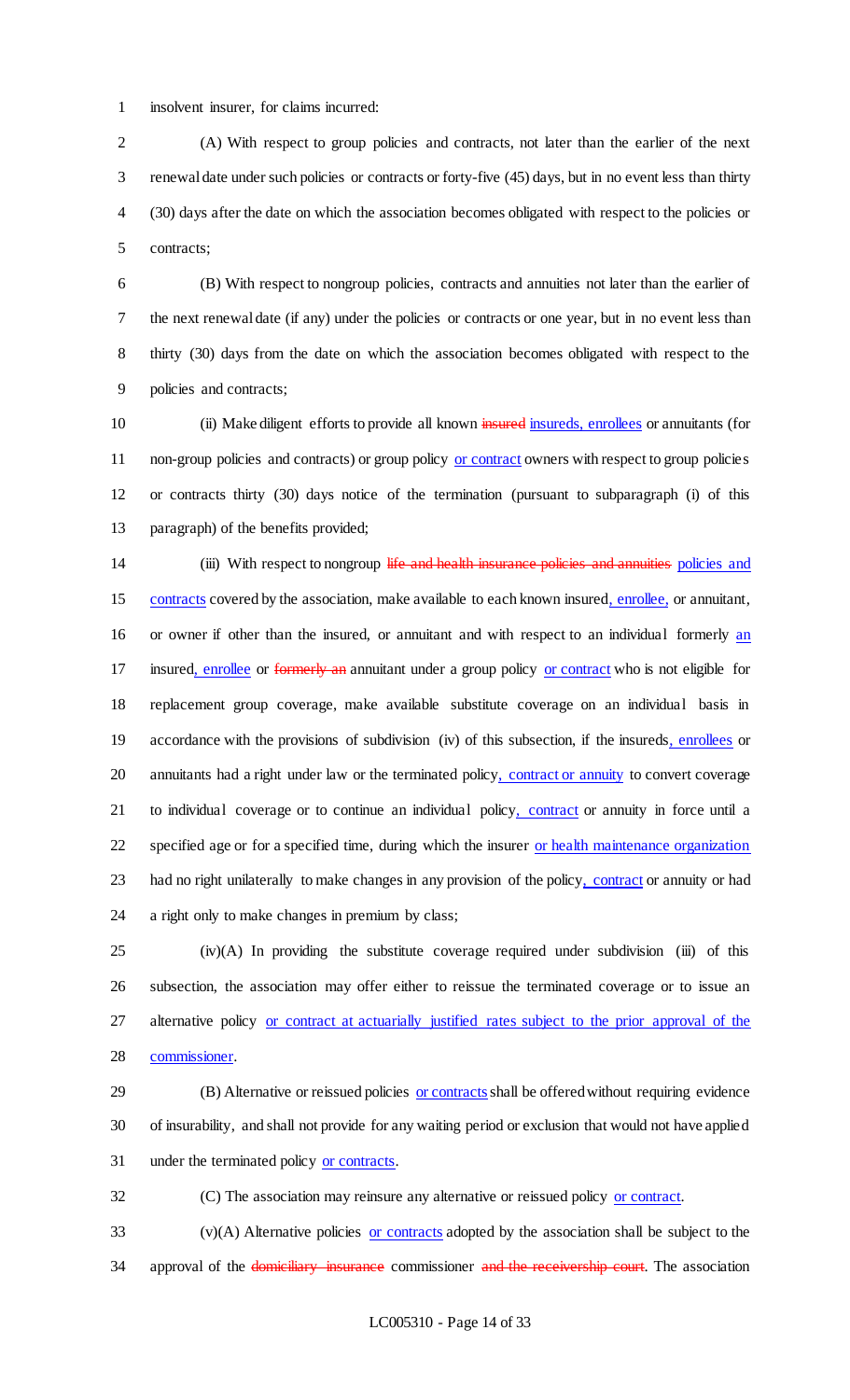may adopt alternative policies or contracts of various types for future issuance without regard to any particular impairment or insolvency.

3 (B) Alternative policies or contracts shall contain at least the minimum statutory provisions required in this state and provide benefits that shall not be unreasonable in relation to the premium charged. The association shall set the premium in accordance with a table of rates which it shall adopt. The premium shall reflect the amount of insurance to be provided and the age and class of risk of each insured, but shall not reflect any changes in the health of the insured after the original 8 policy or contract was last underwritten.

 (C) Any alternative policy or contract issued by the association shall provide coverage of 10 a type similar to that of the policy or contract issued by the impaired or insolvent insurer, as determined by the association.

 (vi) If the association elects to reissue terminated coverage at a premium rate different from 13 that charged under the terminated policy or contract, the premium shall be actuarially justified and 14 be set by the association in accordance with the amount of insurance or coverage provided and the 15 age and class of risk, subject to approval of the domiciliary insurance commissioner and the 16 receivership court.

 (vii) The association's obligations with respect to coverage under any policy or contract of the impaired or insolvent insurer or under any reissued or alternative policy or contract shall cease 19 on the date such coverage or policy or contract is replaced by another similar policy or contract by 20 the policy or contract owner, the insured, the enrollee or the association.

 (viii) When proceeding under paragraph (b)(2) of this section with respect to any policy or contract carrying guaranteed minimum interest rates, the association shall assure the payment or 23 crediting of a rate of interest consistent with § 27-34.3-3(b)(2)(iii).

 (c) Nonpayment of premiums within thirty-one (31) days after the date required under the terms of any guaranteed, assumed, alternative or reissued policy or contract or substitute coverage 26 shall terminate the association's obligations under the policy, contract or coverage under this 27 chapter with respect to the policy, contract or coverage, except with respect to any claims incurred or any net cash surrender value which may be due in accordance with the provisions of this chapter.

 (d) Premiums due for coverage after entry of an order of liquidation of an insolvent insurer shall belong to and be payable at the direction of the association. If the liquidator of an insolvent insurer requests, the association shall provide a report to the liquidator regarding such premium collected by the association. The association shall be liable for unearned premiums due to policy or contract owners arising after the entry of the order.

(e) The protection provided by this chapter shall not apply where any guaranty protection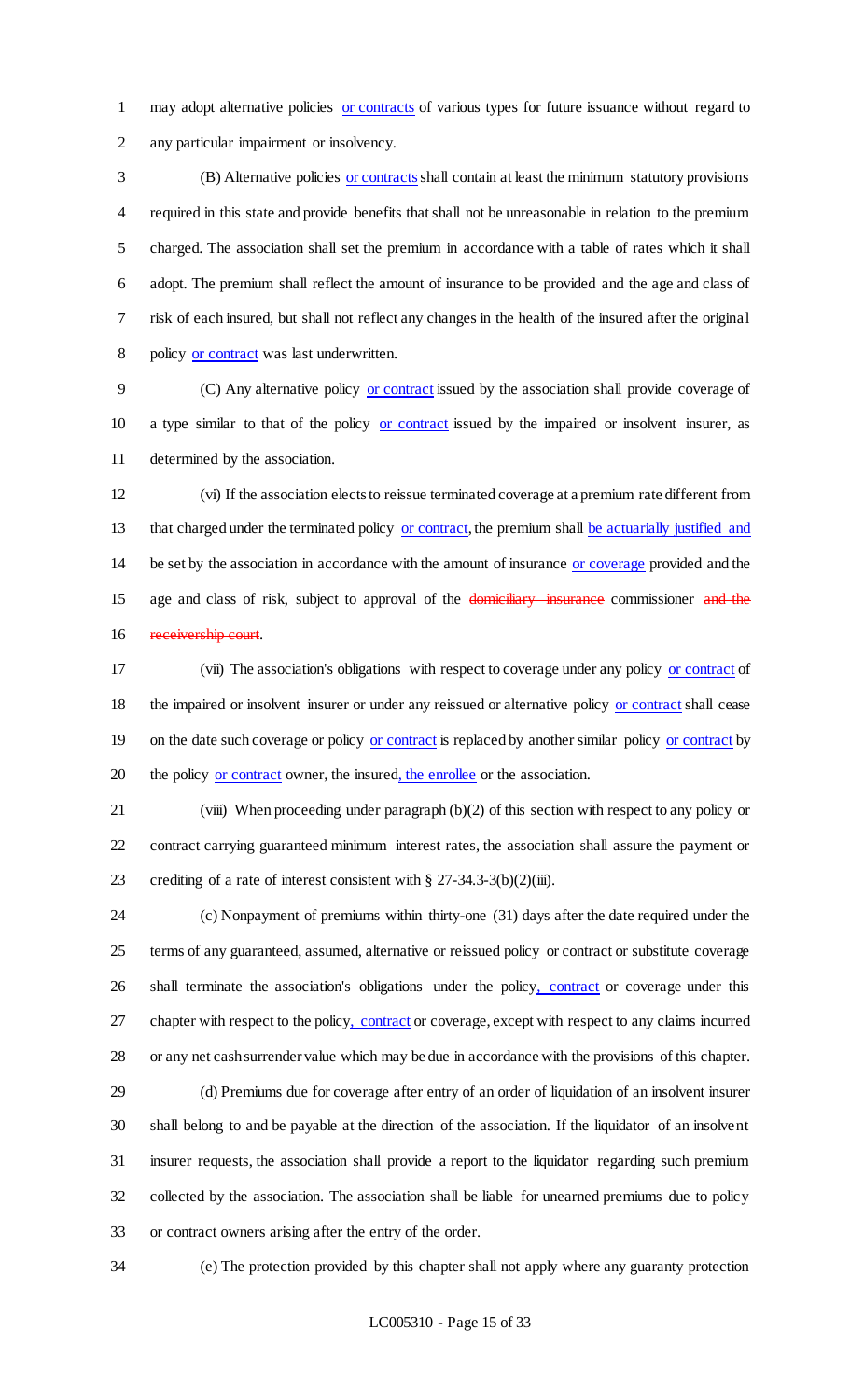is provided to residents of this state by laws of the domiciliary state or jurisdiction of the impaired or insolvent insurer other than this state.

(f) In carrying out its duties under subsection (b), the association may:

 (1) Subject to approval by a court of competent jurisdiction in this state, impose permanent policy or contract liens in connection with any guarantee, assumption or reinsurance agreement, if the association finds that the amounts which can be assessed under this chapter are less than the 7 amounts needed to assure full and prompt performance of the association's duties under this chapter, or that the economic or financial conditions as they affect member insurers are sufficiently adverse to render the imposition of such permanent policy or contract liens, to be in the public interest;

 (2) Subject to approval by a court of competent jurisdiction in this state, impose temporary moratoriums or liens on payments of cash values and policy loans, or any other right to withdraw funds held in conjunction with policies or contracts, in addition to any contractual provisions for deferral of cash or policy loan value. In addition, in the event of a temporary moratorium or moratorium charge imposed by the receivership court on payment of cash values or policy loans, or on any other right to withdraw funds held in conjunction with policies or contracts, out of the assets of the impaired or insolvent insurer, the association may defer the payment of such cash values, policy loans or other rights by the association for the period of the moratorium or moratorium charge imposed by the receivership court, except for claims covered by the association to be paid in accordance with a hardship procedure established by the liquidator or rehabilitator and approved by the receivership court.

 (g) A deposit in this state, held pursuant to law or required by the commissioner for the 22 benefit of creditors, including policy or contract owners, not turned over to the domiciliary liquidator upon the entry of a final order of liquidation or order approving a rehabilitation plan of 24 an a member insurer domiciled in this state or in a reciprocal state, pursuant to § 27-14.3-56, shall be promptly paid to the association. The association shall be entitled to retain a portion of any amounts so paid to it equal to the percentage determined by dividing the aggregate amount of policy 27 or contract owners' claims related to that insolvency for which the association has provided 28 statutory benefits by the aggregate amount of all policy or contract owners' claims in this state related to that insolvency and shall remit to the domiciliary receiver the amount so paid to the association less the amount retained pursuant to this subsection. Any amount so paid to the association and retained by it shall be treated as a distribution of estate assets pursuant to applicable state insurance law dealing with early access disbursements.

 (h) If the association fails to act within a reasonable period of time with respect to an insolvent insurer, as provided in subsection (b) of this section, the commissioner shall have the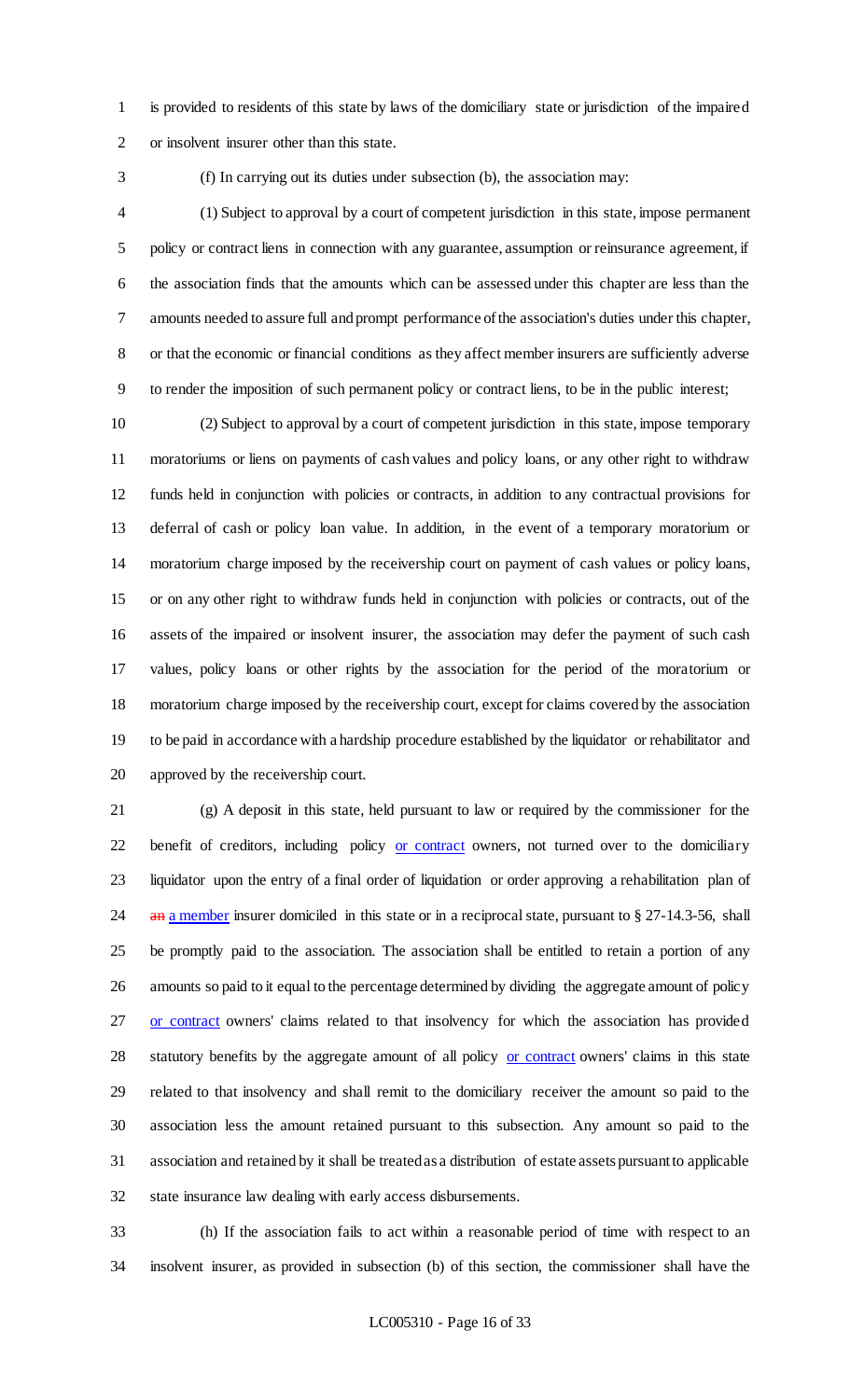powers and duties of the association under this chapter with respect to the insolvent insurers.

 (i) The association may render assistance and advice to the commissioner, upon the commissioner's request, concerning rehabilitation, payment of claims, continuance of coverage, or the performance of other contractual obligations of any impaired or insolvent insurer.

 (j) The association shall have standing to appear or intervene before any court or agency in this state with jurisdiction over an impaired or insolvent insurer concerning which the association is or may become obligated under this chapter or with jurisdiction over any person or property against whom the association may have rights through subrogation or otherwise. Standing shall extend to all matters germane to the powers and duties of the association, including, but not limited 10 to, proposals for reinsuring, reissuing, modifying or guaranteeing the policies or contracts of the 11 impaired or insolvent insurer and the determination of the polices or contracts and contractual obligations. The association shall also have the right to appear or intervene before a court or agency in another state with jurisdiction over an impaired or insolvent insurer for which the association is or may become obligated or with jurisdiction over any person or property against whom the association may have rights through subrogation or otherwise.

 (k)(1) A person receiving benefits under this chapter shall be deemed to have assigned the rights under, and any causes of action against any person for losses arising under, resulting from or otherwise relating to, the covered policy or contract to the association to the extent of the benefits received because of this chapter, whether the benefits are payments of or on account of contractual 20 obligations, continuation of coverage or provision of substitute or alternative policies, contracts or coverage. The association may require an assignment to it of these rights and causes of action by 22 any enrollee, payee, policy or contract owner, beneficiary, insured or annuitant as a condition precedent to the receipt of any right or benefits conferred by this chapter upon the person.

 (2) The subrogation rights of the association under this subsection shall have the same priority against the assets of the impaired or insolvent insurer as that possessed by the person entitled to receive benefits under this chapter.

 (3) In addition to subdivisions (1) and (2) of this subsection, the association shall have all common law rights of subrogation and any other equitable or legal remedy that would have been available to the impaired or insolvent insurer or owner, beneficiary, enrollee or payee, of a policy or contract with respect to the policy or contracts including without limitation, in the case of a structured settlement annuity, any rights of the owner, beneficiary or payee of the annuity, to the extent of benefits received pursuant to this chapter, against a person originally or by succession responsible for the losses arising from the personal injury relating to the annuity or payment therefore, excepting any such person responsible solely by reason of serving as an assignee in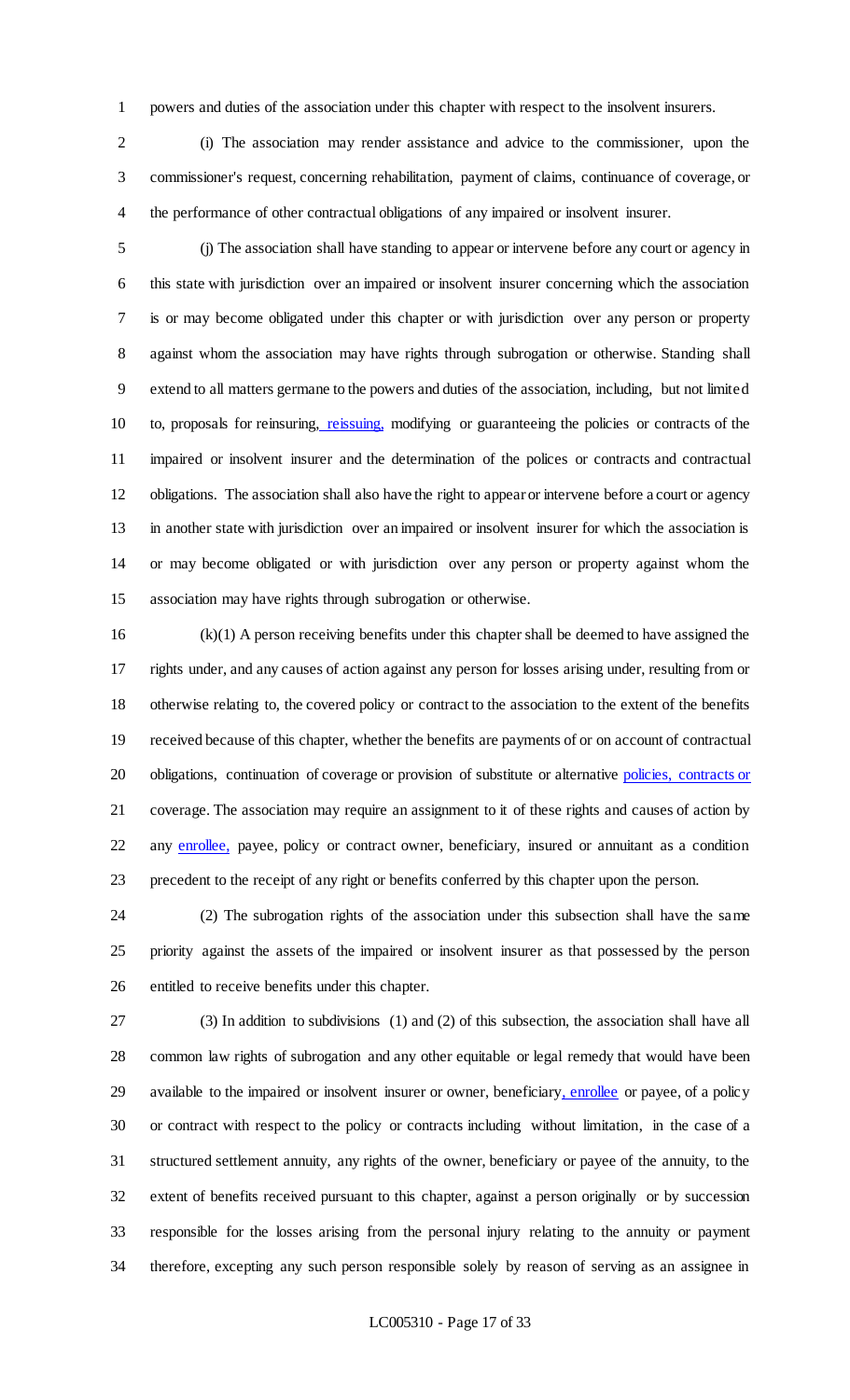respect of a qualified assignment under § 130 of the United States Internal Revenue Code, 26 U.S.C.

§ 130.

 (4) If the preceding provisions of this subsection are invalid or ineffective with respect to any person or claim for any reason, the amount payable by the association with respect to the related covered obligations shall be reduced by the amount realized by any other person with respect to the person or claim that is attributable to the policies or contracts, or portion thereof, covered by the association.

 (5) If the association has provided benefits with respect to a covered obligation and a person recovers amounts to which the association has rights as described in the preceding paragraphs of this subsection, the person shall pay to the association the portion of the recovery attributable to 11 the policies or contracts, or portions thereof, covered by the association.

(l) In addition to the rights and powers provided in this chapter, the association may:

 (1) Enter into any contracts as are necessary or proper to carry out the provisions and purposes of this chapter;

 (2) Sue or be sued, including taking any legal actions necessary or proper to recover any 16 unpaid assessments under § 27-34.3-9 and to settle claims or potential claims against it;

 (3) Borrow money to effect the purposes of this chapter; any notes or other evidence of indebtedness of the association not in default shall be legal investments for domestic member insurers and may be carried as admitted assets;

 (4) Employ or retain persons as are necessary or appropriate to handle the financial transactions of the association, and to perform any other functions as become necessary or proper under this chapter;

 (5) Take such legal action that may be necessary or appropriate to avoid or recover payment of improper claims;

 (6) Exercise, for the purposes of this chapter and to the extent approved by the 26 commissioner, the powers of a domestic life  $\Theta$  insurer, health insurer, or health maintenance 27 organization, but in no case may the association issue insurance policies or annuity contracts other than those issued to perform its obligations under this chapter;

 (7) Organize itself as a corporation or another legal form permitted by the laws of this state; (8) Request information from a person seeking coverage from the association in order to aid the association in determining its obligations under this chapter with respect to the person, and 32 the person shall promptly comply with the request; and

 (9) Unless prohibited by law, in accordance with the terms and conditions of the policy or contract, file for actuarially justified rate or premium increases for any policy or contract for which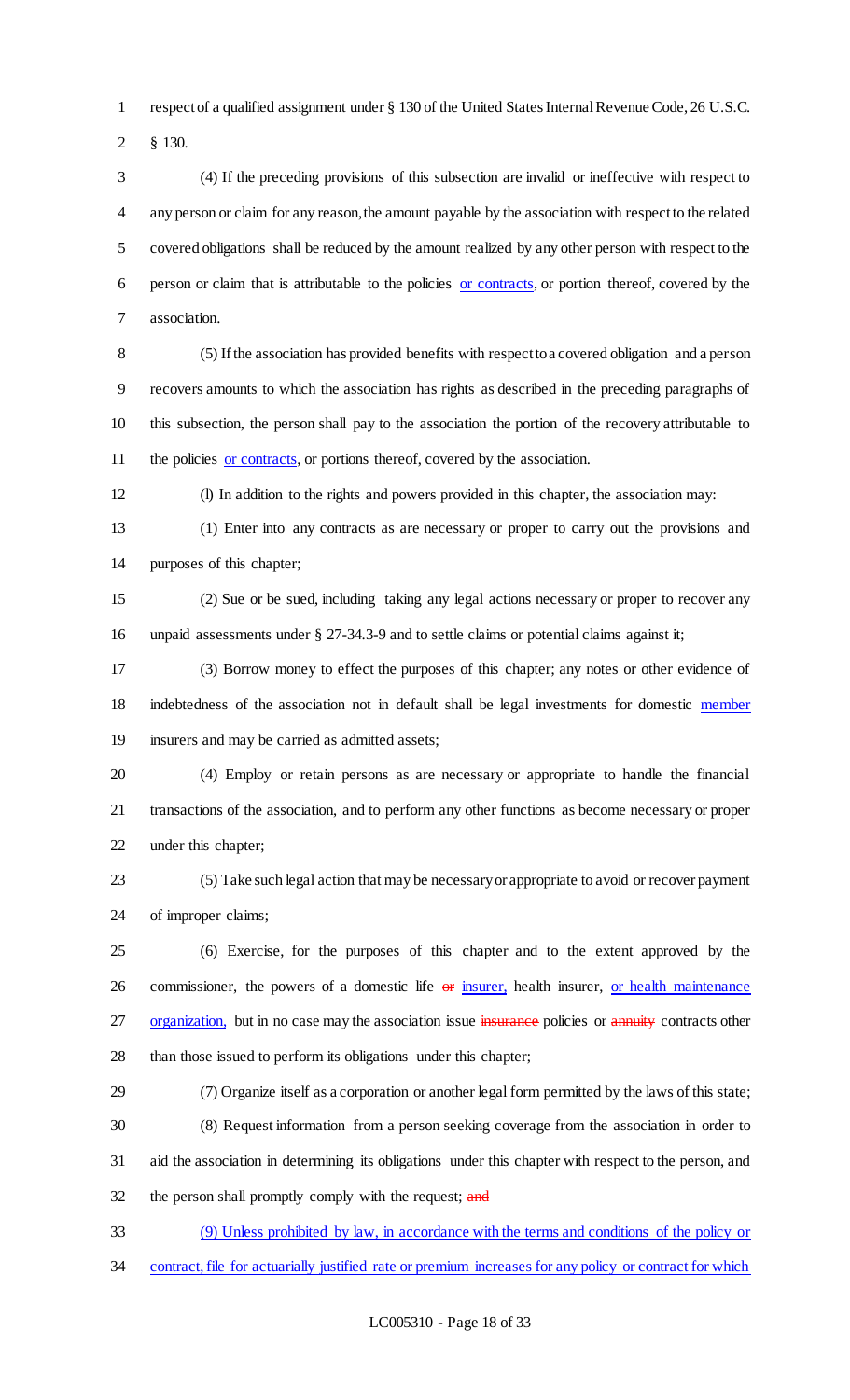### it provides coverage under this chapter; and

 $\sqrt{9(10)}$  Take other necessary or appropriate action to discharge its duties and obligations under this chapter or to exercise its powers under this chapter.

 (m) The association may join an organization of one or more other state associations of similar purposes, to further the purposes and administer the powers and duties of the association.

 $(n)(1)(a)$  At any time within one hundred eighty (180) days of the date of the order of liquidation, the association may elect to succeed to the rights and obligations of the ceding member 8 insurer that relate to policies, contracts or annuities covered, in whole or in part, by the association, in each case under any one or more reinsurance contracts entered into by the insolvent insurer and its reinsurers and selected by the association. Any such assumption shall be effective as of the date of the order of liquidation. The election shall be effected by the association or the national organization of life and health insurance guaranty associations (NOLHGA) on its behalf sending written notice, return receipt requested to the affected reinsurers.

 (b) To facilitate the earliest practicable decision about whether to assume any of the contracts of reinsurance, and in order to protect the financial position of the estate, the receiver and each reinsurer of the ceding member insurer shall make available upon request to the association or to NOLHGA on its behalf as soon as possible after commencement of formal delinquency proceedings: (i) Copies of in-force contracts of reinsurance and all related files and records relevant to the determination of whether such contracts should be assumed, and (ii) Notices of any defaults under the reinsurance contracts or any known event or condition which with the passage of time could become a default under the reinsurance contracts.

 (c) The following subparagraphs (i) through (iv) shall apply to reinsurance contracts so assumed by the association.

 (i) The association shall be responsible for all unpaid premiums due under the reinsurance contracts for periods both before and after the date of the order of liquidation, and shall be responsible for the performance of all other obligations to be performed after the date of the order 27 of liquidation, in each case which relate to policies, contracts and annuities covered, in whole or in 28 part, by the association. The association may charge policies, contracts and annuities covered in part by the association, through reasonable allocation methods, the costs for reinsurance in excess of the obligations of the association and shall provide notice and an accounting of these charges to the liquidator;

 (ii) The association shall be entitled to any amounts payable by the reinsurer under the reinsurance contracts with respect to losses or events that occur in periods after the date of the order 34 of liquidation and that relate to policies, contracts or annuities covered in whole or in part, by the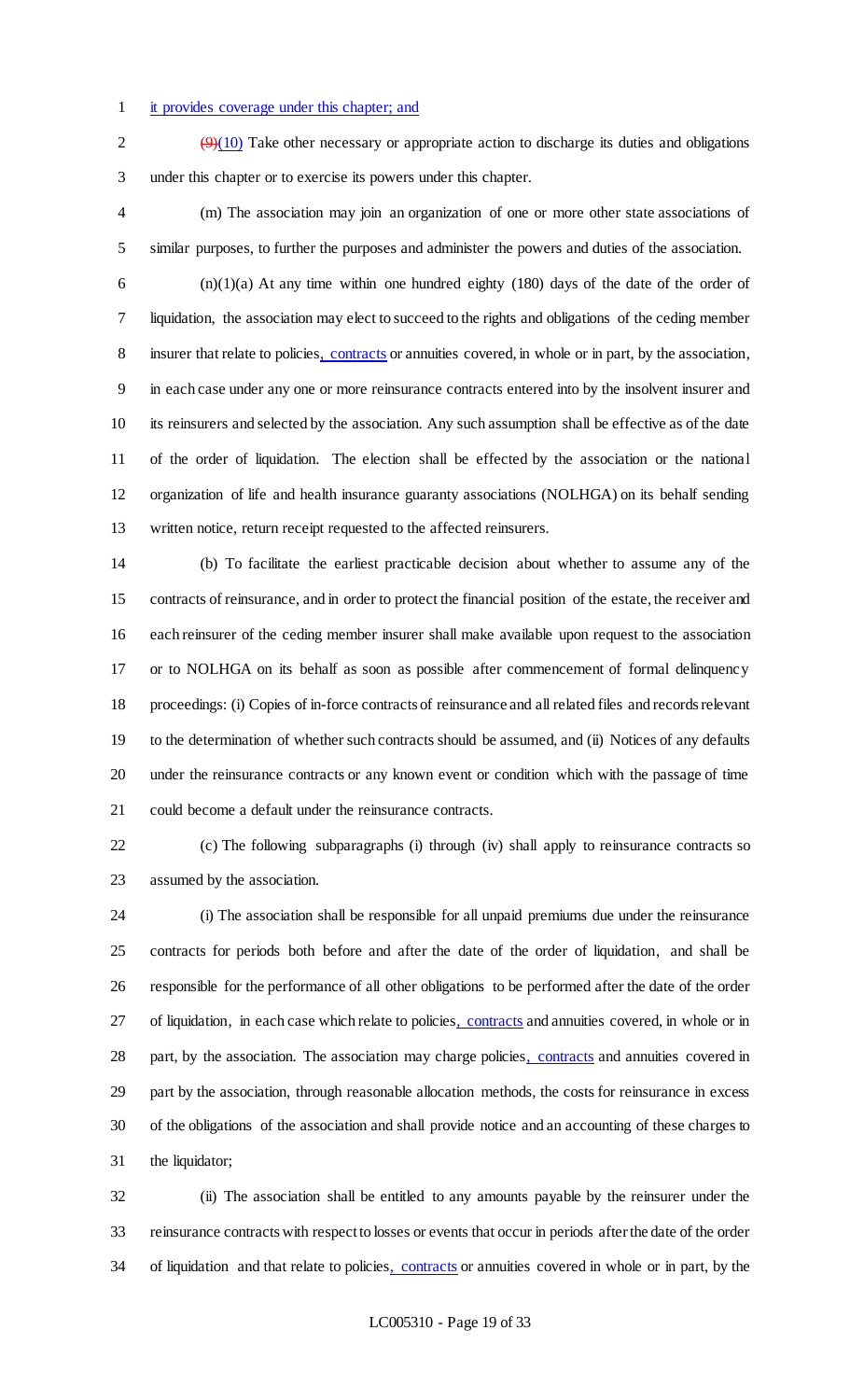association provided, that, upon receipt of any such amounts, the association shall be obliged to 2 pay to the beneficiary under the policy, contract or annuity on account of which the amounts were paid a portion of the amount equal to the lesser of:

### (A) The amount received by the association; or

 (B) The excess of the amount received by the association; over the amount equal to the benefits paid by the association on account of the policy, contract or annuity less the retention of the insurer applicable to the loss or event;

 (iii) Within thirty (30) days following the association's election (the "election date"), the association and each reinsurer under contracts assumed by the association shall calculate the net balance due to or from the association under each such reinsurance contract as of the election date 11 with respect to policies, contracts or annuities covered, in whole or in part, by the association which calculation shall give, full credit to all items paid by either the member insurer or its receiver or the reinsurer prior to the election date. The reinsurer shall pay the receiver any amounts due for losses or events prior to the date of the order of liquidation, subject to any set-off for premiums unpaid for periods prior to the date, and the association or reinsurer shall pay any remaining premiums in each case within five (5) days of the completion of the aforementioned calculation. Any disputes over the amounts due to either the association or the reinsurer shall be resolved by arbitration pursuant to the terms of the affected reinsurance contracts or, if the contract contains no arbitration clause, as otherwise provided by law. If the receiver has received any amounts due the association pursuant to paragraph (ii), the receiver, shall remit the same to the association as promptly as practicable.

 (iv) If the association or receiver, on the association's behalf, within sixty (60) days of the election date, pays the unpaid premiums due for periods both before and after the election date, that 24 relate to policies, contracts or annuities covered in whole or in part by the association the reinsurer shall not be entitled to terminate the reinsurance contracts for failure to pay premium insofar as the reinsurance contracts relate to policies, contracts or annuities covered in whole or in part by the association and shall not be entitled to set off any unpaid amounts due under other contracts, or unpaid amounts due from parties other than the association against amounts due to the association.

 (2) During the period from the date of the order of liquidation until the election date (or, if the election date does not occur, until one hundred eighty (180) days after the date of the order of liquidation).

 (a)(i) Neither the association nor the reinsurer shall have any rights or obligations under reinsurance contracts that the association has the right to assume under subdivision (n)(1), whether for periods prior to or after the date of the order of liquation; and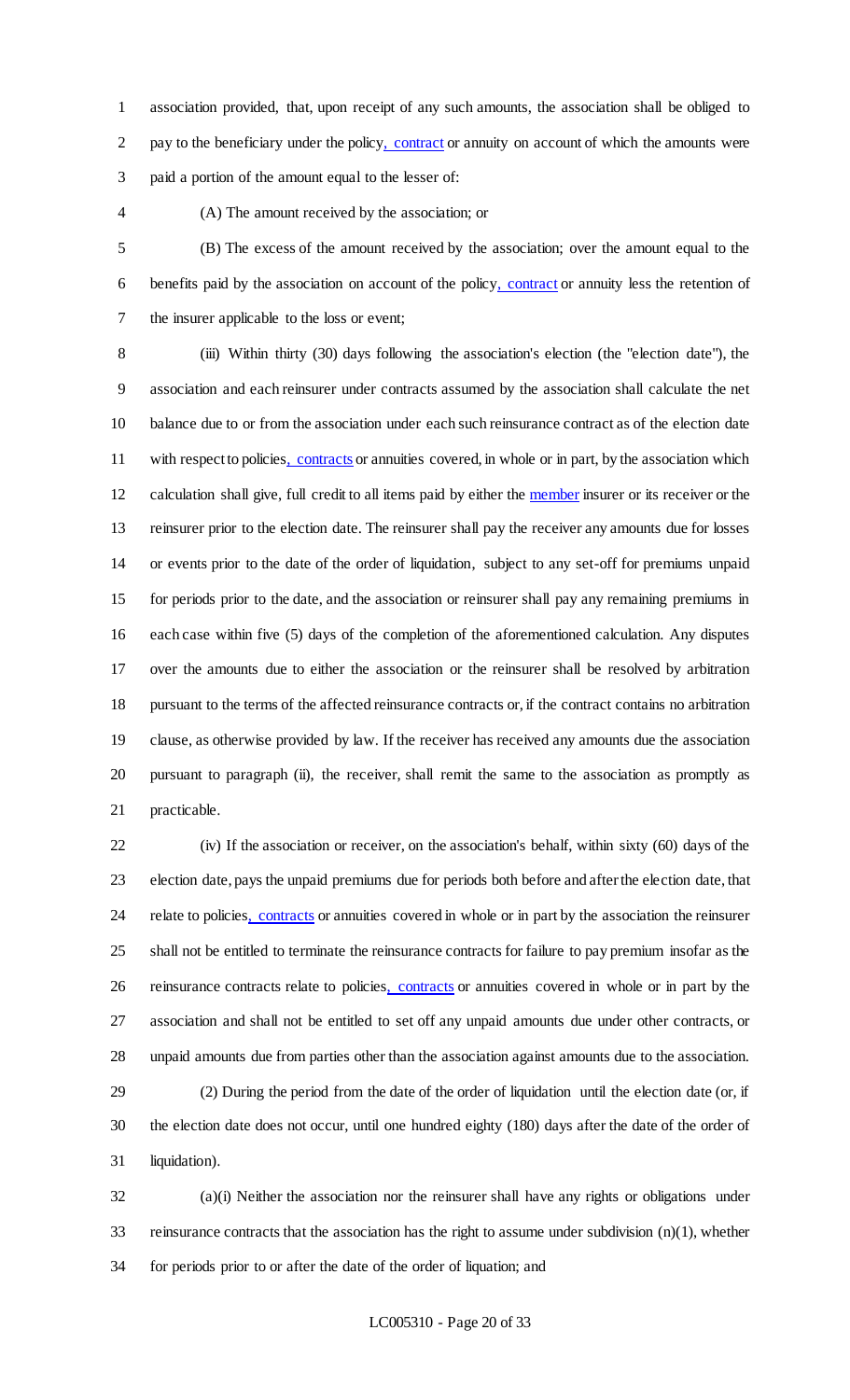(ii) The reinsurer, the receiver and the association shall, to the extent practicable, provide each other data and records reasonably requested;

 (b) Provided that once the association has elected to assume a reinsurance contract, the parties' rights and obligations shall be governed by subdivision (n)(1).

 (3) If the association does not elect to assume a reinsurance contract by the election date pursuant to subdivision (n)(1), the association shall have no rights or obligations, in each case for periods both before and after the date of the order of liquidation, with respect to the reinsurance contract.

 (4) When policies, contracts or annuities, or covered obligations with respect thereto, are transferred to an assuming insurer, reinsurance on the policies, contracts or annuities may also be transferred by the association, in the case of contracts assumed under subdivision (n)(1), subject to the following:

 (a) Unless the reinsurer and the assuming insurer agree otherwise, the reinsurance contract transferred shall not cover any new policies of insurance, contracts or annuities in addition to those transferred;

16 (b) The obligations described in paragraph  $(n)(1)$  of this section shall not apply with respect to matters arising after the effective date of the transfer;

 (c) Notice shall be given in writing, return receipt requested, by the transferring party to the affected reinsurer not less than thirty (30) days prior to the effective date of the transfer.

20 (5) The provisions of subsection (n) shall supersede the provisions of any state law or of any affected reinsurance contract that provides for or requires any payment of reinsurance proceeds, on account of losses or events that occur in periods after the date of the order of liquidation to the receiver, of the insolvent insurer or any other person. The receiver, shall remain entitled to any amounts payable by the reinsurer under the reinsurance contracts with respect to losses or events that occur in periods prior to the date of the order of liquidation subject to applicable setoff provisions.

(6) Except as otherwise provided in this section, nothing in this section (n):

Shall alter or modify the terms and conditions of any reinsurance contract.

 Nothing in this section shall abrogate or limit any rights of any reinsurer to claim that it is entitled to rescind a reinsurance contract.

 Nothing in this section shall give a policy holder, contract owner, enrollee, certificate holder, or beneficiary an independent cause of action against an indemnity reinsurer that is not otherwise set forth in the reinsurance contract. Nothing in this section shall limit or affect the association's rights as a creditor of the estate against the assets of the estate. Nothing in this section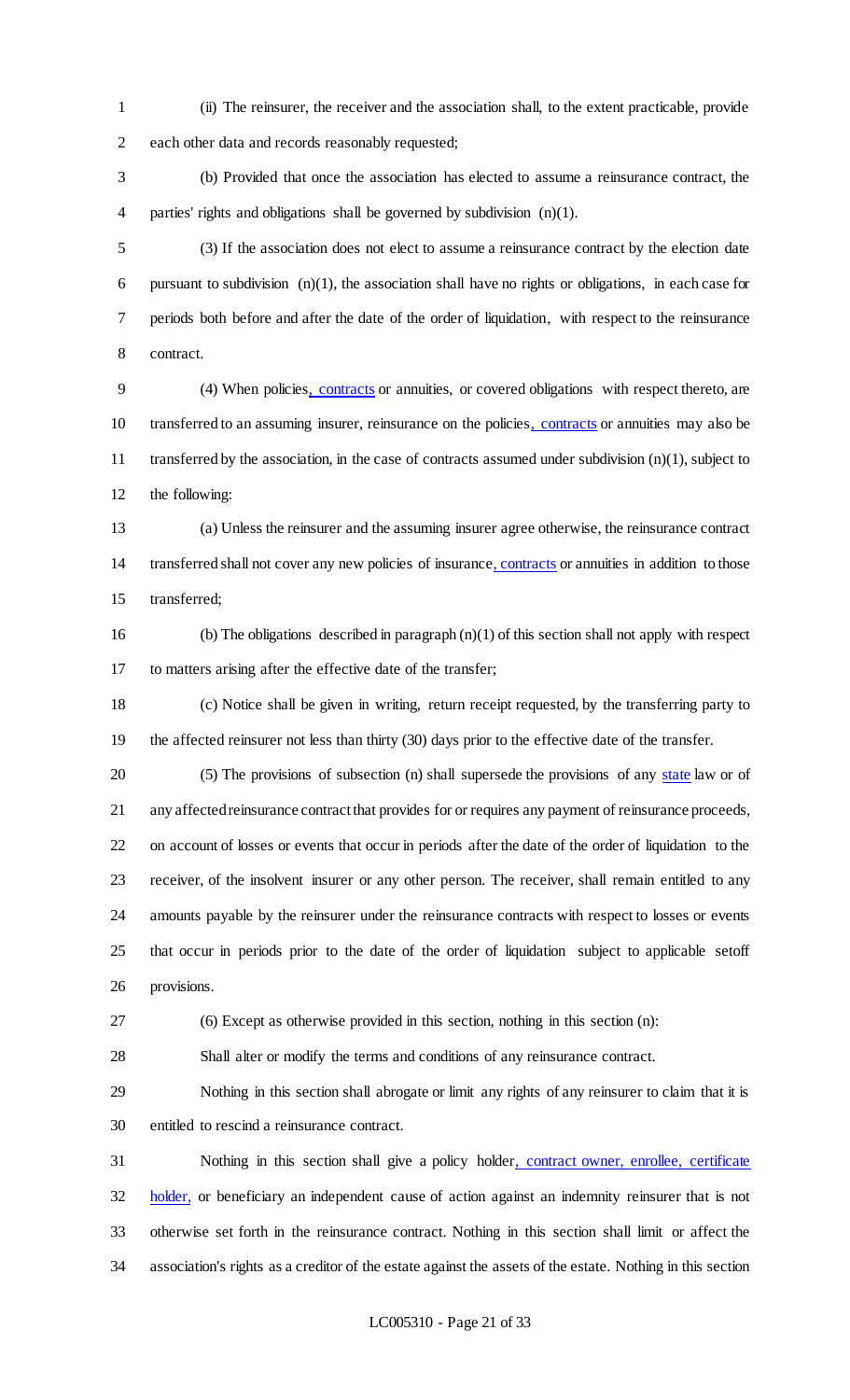shall apply to reinsurance agreements covering property or casualty risks.

 (o) The board of directors of the association shall have discretion and shall exercise reasonable business judgment to determine the means by which the association is to provide the benefits of this chapter in an economical and efficient manner.

 (p) Where the association has arranged or offered to provide the benefits of this chapter to a covered person under a plan or arrangement that fulfills the association's obligations under this chapter, the person shall not be entitled to benefits from the association in addition to or other than those provided under the plan or arrangement.

 (q) Venue in a suit against the association arising under this chapter shall be in Providence county. The association shall not be required to give an appeal bond in an appeal that relates to a

cause of action arising under this chapter.

 $(q)(r)$  In carrying out its duties in connection with guaranteeing, assuming, reissuing or 13 reinsuring policies or contracts under subsection (a) or (b) of this section, the association may, 14 subject to approval of the receivership court, issue substitute coverage for a policy or contract that provides an interest rate, crediting rate or similar factor determined by use of an index or other external reference stated in the policy or contract employed in calculating returns or changes in value by issuing an alternative policy or contract in accordance with the following provisions:

(r) Venue in a suit against the association arising under this chapter shall be in Providence

- County. The association shall not be required to give an appeal bond in an appeal that relates to a
- 20 eause of action arising under this chapter.
- (1) In lieu of the index or other external reference provided for in the original policy or

contract, the alternative policy or contract provides for:

- (i) A fixed interest rate; or
- (ii) Payment of dividends with minimum guarantees; or
- (iii) A different method of calculating interest or changes in value.
- (2) There is no requirement for evidence of insurability, waiting period or other exclusion that would not have applied under the replaced policy or contract; and
- (3) The alternative policy or contract is substantially similar to the replaced policy or contract in all other material terms.
- **27-34.3-9. Assessments.**

 (a) For the purpose of providing the funds necessary to carry out the powers and duties of the association, the board of directors shall assess the member insurers, separately for each account, at such time and for such amounts as the board finds necessary. Assessments shall be due not less than thirty (30) days after prior written notice to the member insurers and shall accrue interest at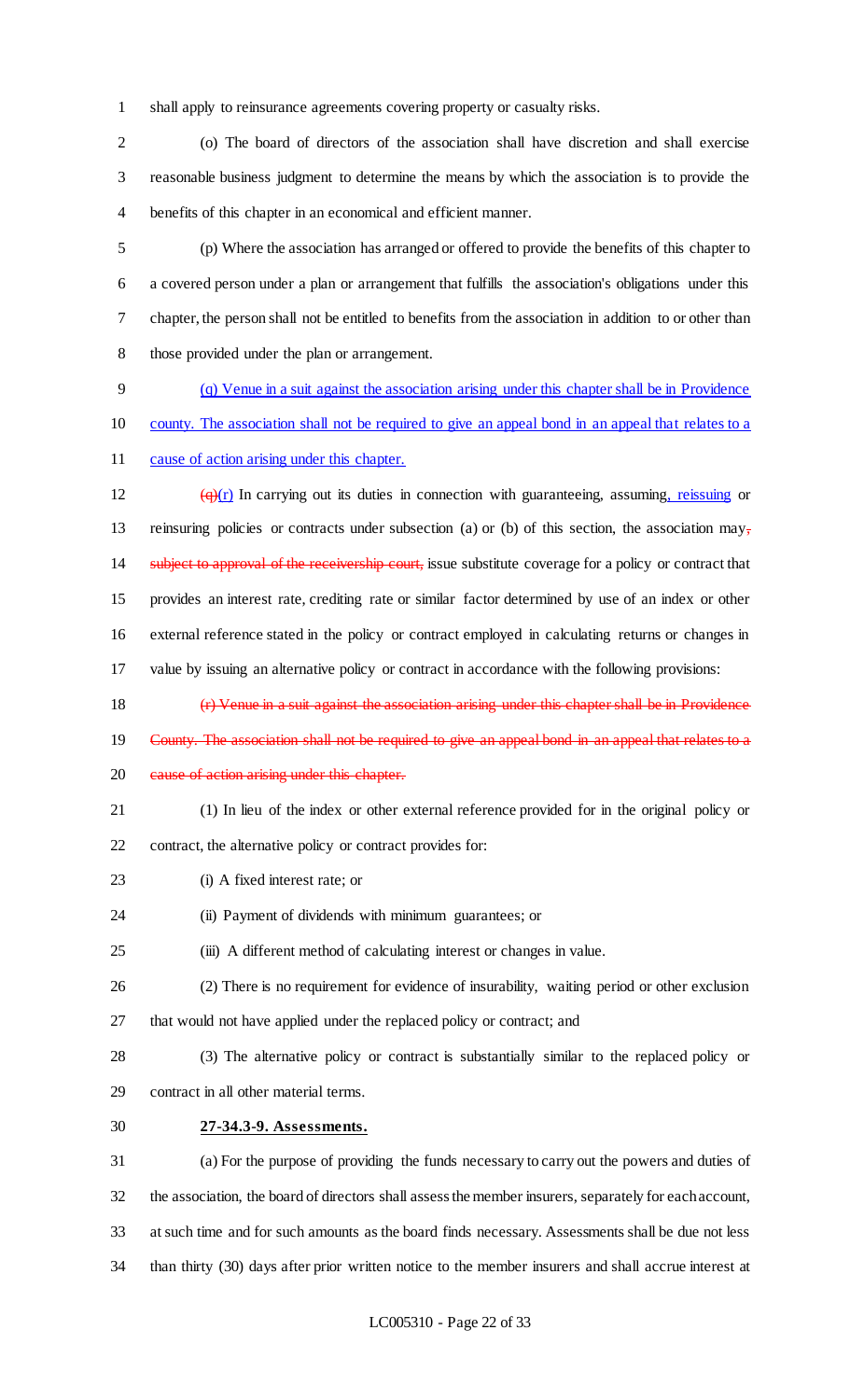- 1 nine percent (9%) per annum on and after the due date.
- 

2 (b) There shall be two (2) classes of assessments, as follows:

3 (1) Class A assessments shall be authorized and called for the purpose of meeting 4 administrative and legal costs and other expenses. Class A assessments may be authorized and 5 called whether or not related to a particular impaired or insolvent insurer.

6 (2) Class B assessments shall be authorized and called to the extent necessary to carry out 7 the powers and duties of the association under § 27-34.3-8 with regard to an impaired or an 8 insolvent insurer.

9 (c)(1) The amount of any Class A assessment shall be determined by the board and may be 10 authorized and called on a pro rata or non-pro rata basis. If pro rata, the board may provide that it 11 be credited against future Class B assessments. The total of all non-pro-rata assessment shall not 12 exceed three hundred dollars (\$300) per member insurer in any one calendar year. The amount of 13 any Class B assessment shall be allocated for assessment purposes among the accounts pursuant to 14 an allocation formula that may be based on the premiums or reserves of the impaired or insolvent 15 insurer or any other standard deemed by the board in its sole discretion as being fair and reasonable 16 under the circumstances.

17 (2) The amount of a Class B assessment, except for assessments related to long-term care 18 insurance, shall be allocated for assessment purposes between the accounts and among the 19 subaccounts of the life insurance and annuity account, pursuant to an allocation formula which may 20 be based on the premiums or reserves of the impaired or insolvent insurer or any other standard 21 deemed by the board in its sole discretion as being fair and reasonable under the circumstances.

22 (3) The amount of the Class B assessment for long-term care insurance written by the 23 impaired or insolvent insurer shall be allocated according to a methodology included in the plan of 24 operation and approved by the commissioner. The methodology shall provide for fifty percent 25 (50%) of the assessment to be allocated to accident and health member insurers and fifty percent

26 (50%) to be allocated to life and annuity member insurers.

 $\left( \frac{2}{4} \right)$  Class B assessments against member insurers for each account and subaccount shall be in the proportion that the premiums received on business in this state by each assessed member insurer or policies or contracts covered by each account for the three (3) most recent calendar years for which information is available preceding the year in which the insurer became insolvent, (or, in 31 the case of an assessment with respect to an impaired member insurer, the three (3) most recent 32 calendar years for which information is available preceding the year in which the member insurer became impaired) bears to premiums received on business in this state for such calendar years by all assessed member insurers.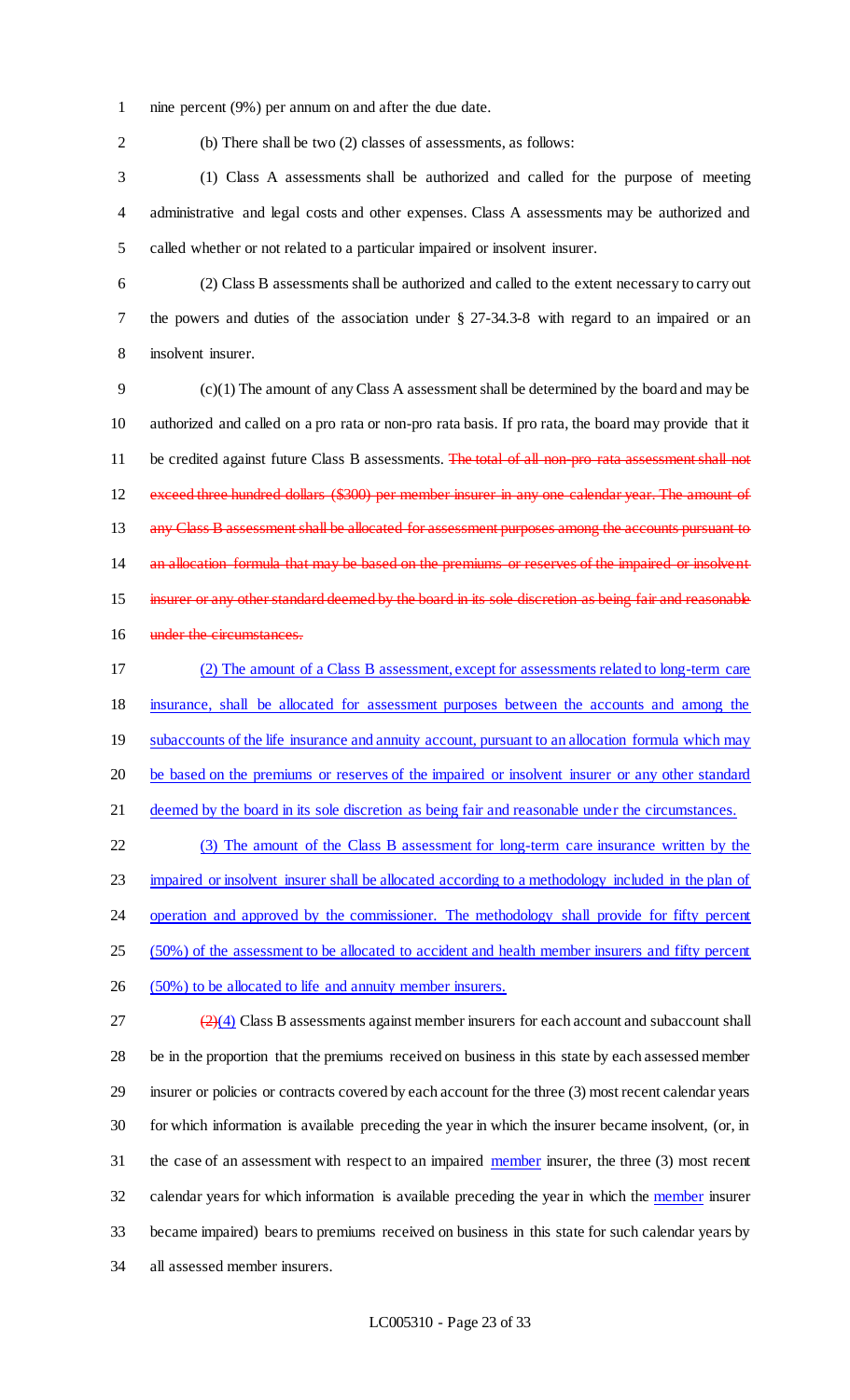$\left(\frac{3}{5}\right)$  Assessments for funds to meet the requirements of the Association with respect to an impaired or insolvent insurer shall not be authorized or called until necessary to implement the purposes of this chapter. Classification of assessments under subsection (b) of this section and computation of assessments under this subsection shall be made with a reasonable degree of accuracy, recognizing that exact determinations may not always be possible. The association shall notify each member insurer of its anticipated pro rata share of an authorized assessment not yet called within one hundred eighty (180) days after the assessment is authorized.

 (d) The association may abate or defer, in whole or in part, the assessment of a member insurer if, in the opinion of the board, payment of the assessment would endanger the ability of the member insurer to fulfill its contractual obligations. In the event an assessment against a member insurer is abated, or deferred in whole or in part, the amount by which the assessment is abated or deferred may be assessed against the other member insurers in a manner consistent with the basis for assessments set forth in this section. Once the conditions which have caused a deferral have been removed or rectified, the member insurer shall pay all assessments that were deferred pursuant to a repayment plan approved by the association.

 (e)(1)(i) Subject to the provisions of subparagraph (ii) of this paragraph, the total of all assessments authorized by the association with respect to a member insurer for each subaccount of the life insurance and annuity account and for the health account shall not in any one calendar year exceed three percent (3%) of that member insurer's average annual premiums received in this state on the policies and contracts covered by the subaccount or account during the three (3) calendar 21 years preceding the year in which the **member** insurer became an impaired or insolvent insurer.

 (ii) If two (2) or more assessments are authorized in one calendar year with respect to 23 member insurers that become impaired or insolvent in different calendar years, the average annual premiums for purposes of the aggregate assessment percentage limitation referenced in subparagraph (i) of this paragraph shall be equal and limited to the higher of the three (3) year average annual premiums for the applicable subaccount or account as calculated pursuant to this section.

 (iii) If the maximum assessment, together with the other assets of the association in any account, does not provide in any one year in either account an amount sufficient to carry out the responsibilities of the association, the necessary additional funds shall be assessed as soon after this as permitted by this chapter.

 (2) The board may provide in the plan of operation a method of allocating funds among claims, whether relating to one or more impaired or insolvent insurers, when the maximum assessment will be insufficient to cover anticipated claims.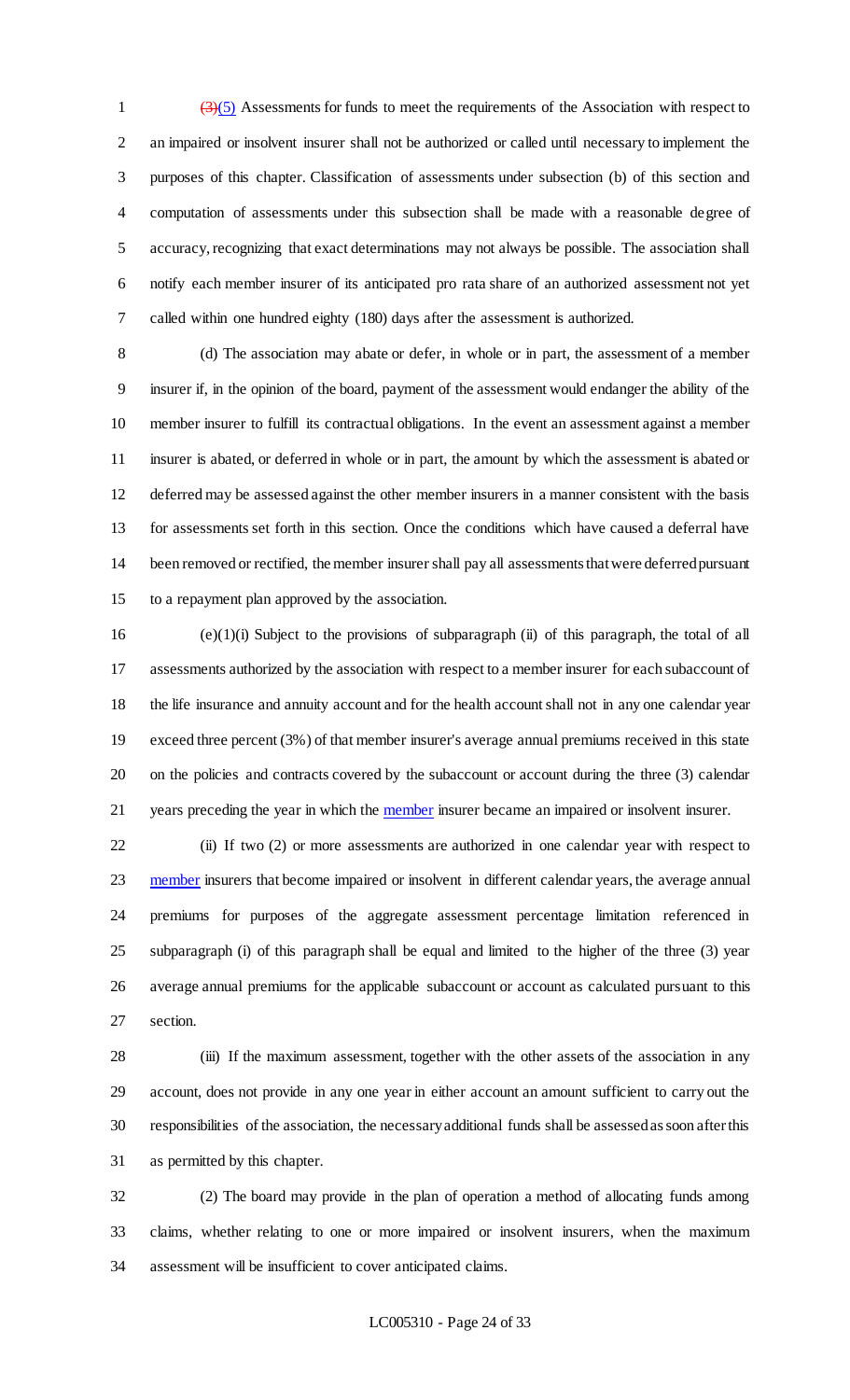(3) If the maximum assessment for a subaccount of the life and annuity account in any one year does not provide an amount sufficient to carry out the responsibilities of the association, then pursuant to subdivision (c)(2) of this section, the board shall assess the other subaccounts of the life and annuity account for the necessary additional amount, subject to the maximum stated in subdivision (1) of this subsection.

 (f) The board may, by an equitable method as established in the plan of operation, refund to member insurers, in proportion to the contribution of each member insurer to that account, the amount by which the assets of the account exceed the amount the board finds is necessary to carry out during the coming year the obligations of the association with regard to that account, including assets accruing from assignment, subrogation, net realized gains and income from investments. A reasonable amount may be retained in any account to provide funds for the continuing expenses of the association and for future claims.

 (g) It shall be proper for any member insurer, in determining its premium rates and policy owner dividends as to any kind of insurance or health maintenance organization business within the scope of this chapter, to consider the amount reasonably necessary to meet its assessment obligations under this chapter.

17 (h) The association shall issue to each member insurer paying an assessment under this chapter, other than Class A assessment, a certificate of contribution, in a form prescribed by the commissioner, for the amount of the assessment so paid. All outstanding certificates shall be of equal dignity and priority without reference to amounts or dates of issue. A certificate of 21 contribution may be shown by the member insurer in its financial statement as an asset in such form and for such amount, if any, and period of time as the commissioner may approve.

 (i)(1) A member insurer that wishes to protest all or part of an assessment shall pay when due the full amount of the assessment as set forth in the notice provided by the association. The payment shall be available to meet association obligations during the pendency of the protest or any subsequent appeal. Payment shall be accompanied by a statement in writing that the payment is made under protest and setting forth a brief statement of the grounds for the protest.

 (2) Within sixty (60) days following the payment of an assessment under protest by a member insurer, the association shall notify the member insurer in writing of its determination with respect to the protest unless the association notifies the member insurer that additional time is required to resolve the issues raised by the protest.

 (3) Within thirty (30) days after a final decision has been made, the association shall notify the protesting member insurer in writing of that final decision. Within sixty (60) days of receipt of notice of the final decision, the protesting member insurer may appeal that final action to the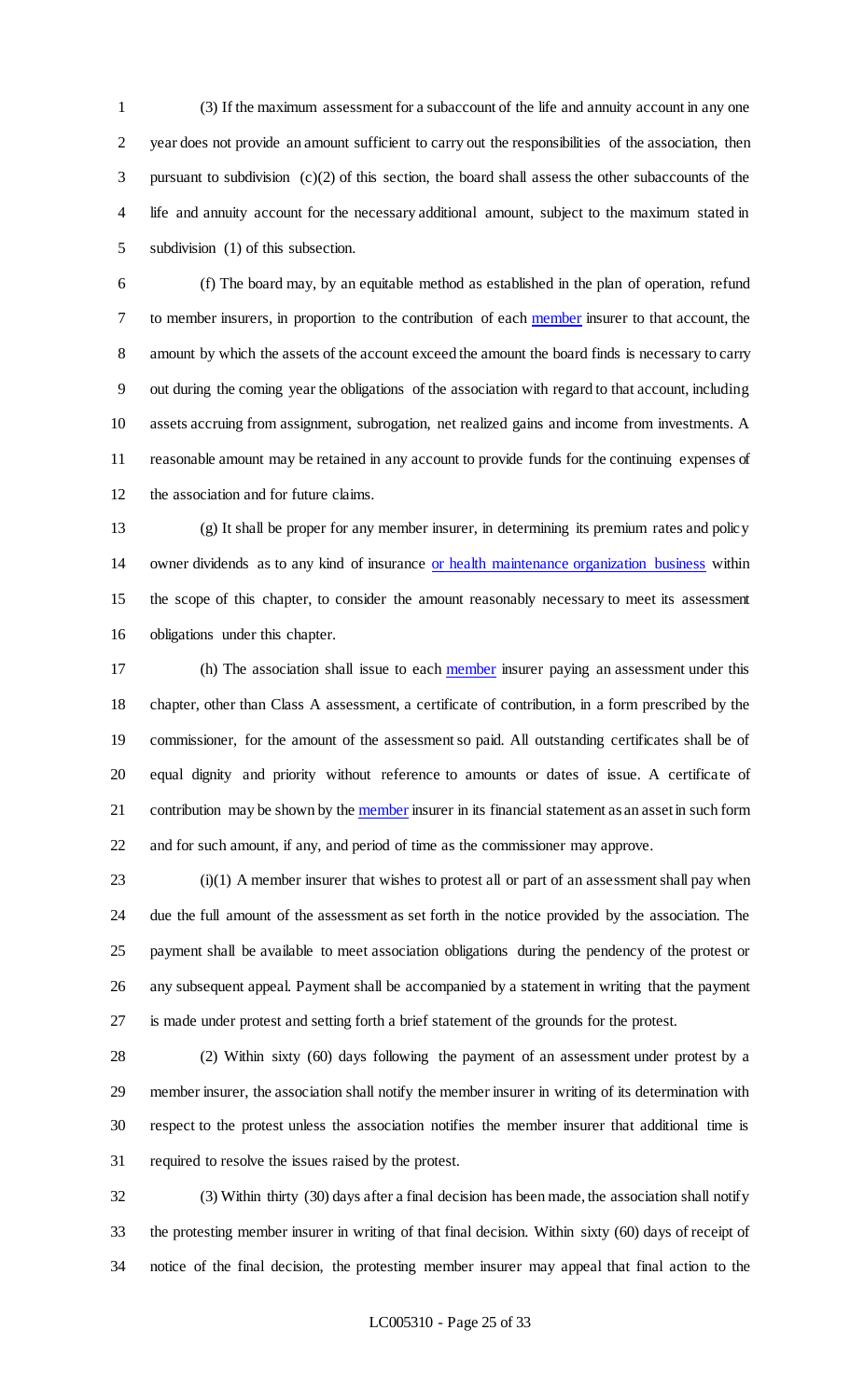commissioner.

 (4) In the alternative to rendering a final decision with respect to a protest based on a question regarding the assessment base, the association may refer the protest to the commissioner for a final decision, with or without a recommendation from the association.

 (5) If the protest or appeal on the assessment is upheld, the amount paid in error or excess 6 shall be returned to the member company insurer. Interest on a refund due a protesting member insurer shall be paid at the rate actually earned by the association.

 (j) The association may request information of member insurers in order to aid in the exercise of its power under this section and member insurers shall promptly comply with a request.

**27-34.3-11. Duties and powers of the commissioner.**

In addition to the duties and powers enumerated in this chapter,

(a) The commissioner shall:

 (1) Upon request of the board of directors, provide the association with a statement of the premiums in this and any other appropriate states for each member insurer;

 (2) When an impairment is declared and the amount of the impairment is determined, serve a demand upon the impaired insurer to make good the impairment within a reasonable time; notice 17 to the impaired insurer shall constitute notice to its shareholders, if any; the failure of the insurer impaired insurer to promptly comply with a demand shall not excuse the association from the performance of its powers and duties under this chapter.

(3) [Deleted by P.L. 2009, ch. 158, § 1 and by P.L. 2009, ch. 169, § 1].

 (4) Maintain the confidentiality and privileged status of confidential association information provided to the commissioner or department of business regulation.

 (b) The commissioner may suspend or revoke, after notice and hearing, the certificate of 24 authority to transact insurance business in this state of any member insurer which fails to pay an assessment when due or fails to comply with the plan of operation. As an alternative the commissioner may levy a forfeiture on any member insurer which fails to pay an assessment when due. The forfeiture shall not exceed five percent (5%) of the unpaid assessment per month, but no forfeiture shall be less than one hundred dollars (\$100) per month.

 (c) A final action of the board of directors or the association may be appealed to the commissioner by any member insurer if the appeal is taken within sixty (60) days of its receipt of notice of the final action being appealed. A final action or order of the commissioner shall be subject to judicial review.

 (d) The liquidator, rehabilitator, or conservator of any impaired or insolvent insurer may notify all interested persons of the effect of this chapter.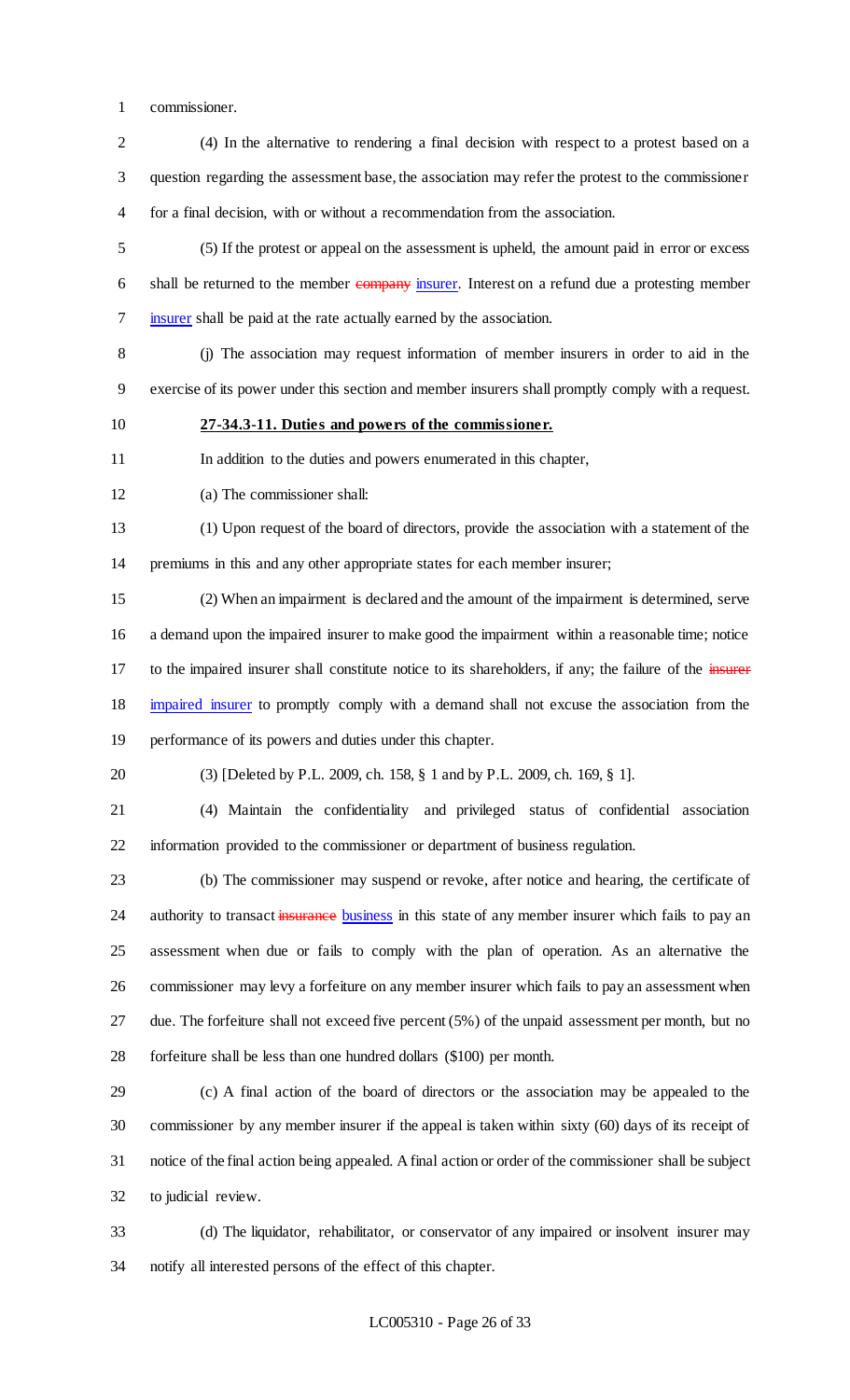(e) The commissioner shall not participate in the association's adjudication of a protest by an insurer pursuant to § 27-34.3-9(i).

### **27-34.3-12. Prevention of insolvencies.**

4 To aid in the detection and prevention of member insurer insolvencies or impairments:

(a) It shall be the duty of the commissioner:

 (1) To notify the commissioners of all the other states, territories of the United States and the District of Columbia within thirty (30) days following the action taken or the date the action occurs, when the commissioner takes any of the following actions against a member insurer:

(i) Revocation of license;

10 (ii) Suspension of license; or

11 (iii) Makes a formal order that the company member insurer restrict its premium writing, obtain additional contributions to surplus, withdraw from the state, reinsure all or any part of its business, or increase capital, surplus, or any other account for the security of policy owners, contract owners, certificate holders or creditors.

 (2) To report to the board of directors when the commissioner has taken any of the actions set forth in paragraph (1) of this subdivision or has received a report from any other commissioner indicating that this action has been taken in another state. The report to the board of directors shall contain all significant details of the action taken or the report received from another commissioner.

 (3) To report to the board of directors when the commissioner has reasonable cause to believe from any examination, whether completed or in process, of any member company that the company may be an impaired or insolvent insurer.

 (4) To furnish to the board of directors the NAIC insurance regulatory information system (IRIS) ratios and listings of companies not included in the ratios developed by the national association of insurance commissioners, and the board may use the information contained in the ratios and listings in carrying out its duties and responsibilities under this section. The report and the information contained in it shall be kept confidential by the board of directors until the time it is made public by the commissioner or other lawful authority.

 (b) The commissioner may seek the advice and recommendations of the board of directors concerning any matter affecting the duties and responsibilities of the commissioner regarding the 30 financial condition of member insurers and companies insurers or health maintenance organizations seeking admission to transact insurance business in this state.

 (c) The board of directors may, upon majority vote, make reports and recommendations to the commissioner upon any matter germane to the solvency, liquidation, rehabilitation or 34 conservation of any member insurer or germane to the solvency of any company insurer or health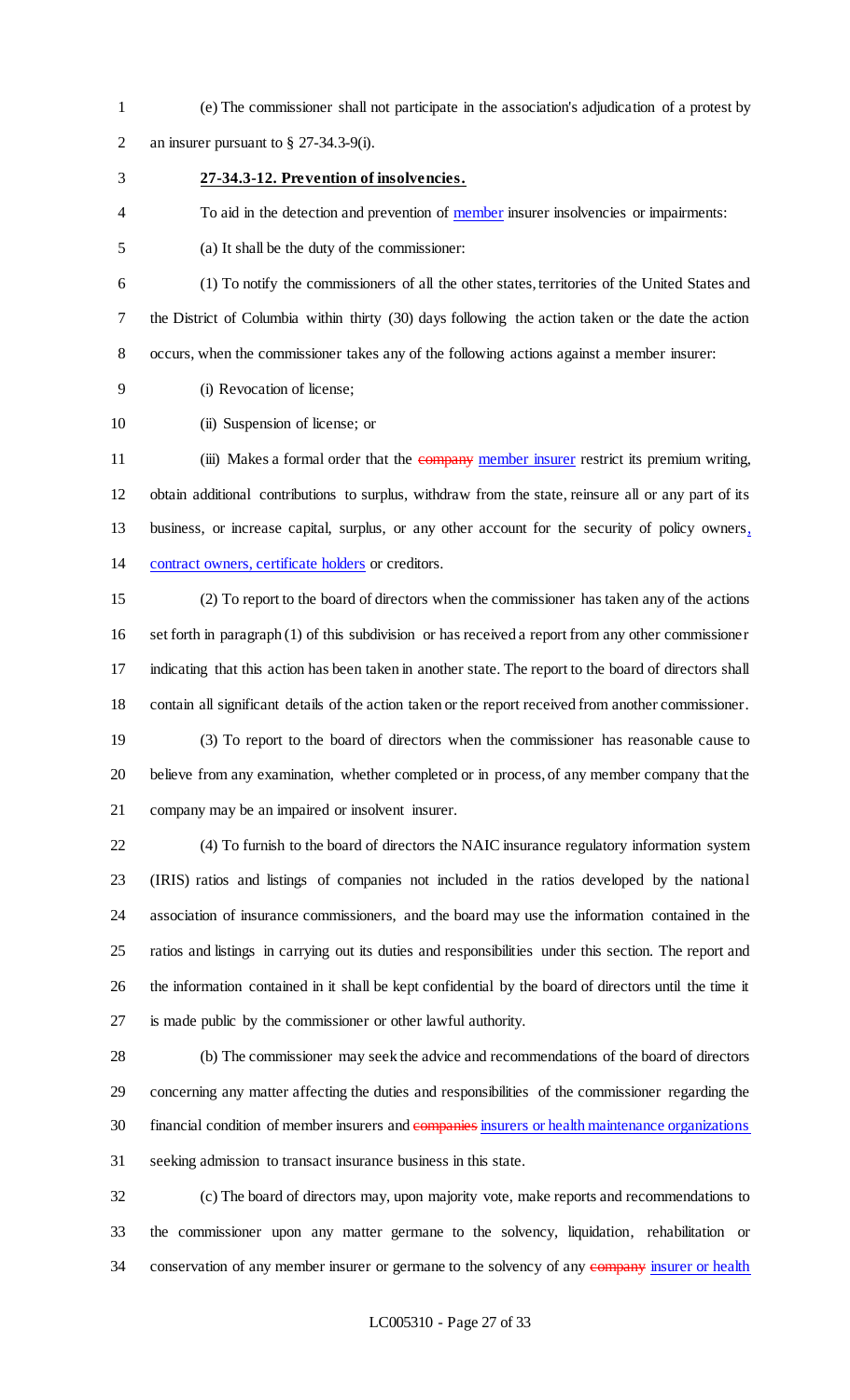1 maintenance organizations seeking to do an insurance business in this state. The reports and recommendations shall not be considered public documents.

 (d) The board of directors may, upon majority vote, notify the commissioner of any information indicating a member insurer may be an impaired or insolvent insurer.

 (e) The board of directors may, upon majority vote, make recommendations to the 6 commissioner for the detection and prevention of member insurer insolvencies.

### **27-34.3-13. Credits for assessments paid (tax offsets).**

 (a) A member insurer may offset against its premium, franchise or income tax liability (or liabilities) to this state an assessment described in § 27-34.3-9(h) to the extent of ten percent (10%) of the amount of the assessment for each of the five (5) calendar years following the year in which the assessment was paid. In the event a member insurer should cease doing business, all uncredited assessments may be credited against its premium, franchise, or income tax liability (or liabilities) for the year it ceases doing business.

 (b) Any sums which are acquired by refund, pursuant to § 27-34.3-9(f), from the association by member insurers, and which have been offset against premium, franchise or income 16 taxes as provided in subsection (a) of this section, shall be paid by the member insurers to this state in any manner that the tax authorities may require. The association shall notify the commissioner that refunds have been made.

### **27-34.3-14. Miscellaneous provisions.**

 (a) This chapter shall not be construed to reduce the liability for unpaid assessments of the insureds of an impaired or insolvent insurer operating under a plan with assessment liability.

 (b) Records shall be kept of all meetings of the board of directors to discuss the activities of the association in carrying out its powers and duties under § 27-34.3-8. The records of the association with respect to an impaired or insolvent insurer shall not be disclosed prior to the termination of a liquidation, rehabilitation or conservation proceeding involving the impaired or insolvent insurer, upon the termination of the impairment or insolvency of the insurer, or upon the order of a court of competent jurisdiction. Nothing in this subsection shall limit the duty of the association to render a report of its activities under § 27-34.3-15.

 (c) For the purpose of carrying out its obligations under this chapter, the association shall be deemed to be a creditor of the impaired or insolvent insurer to the extent of assets attributable to covered policies reduced by any amounts to which the association is entitled as subrogee pursuant to § 27-34.3-8(k). Assets of the impaired or insolvent insurer attributable to covered policies shall be used to continue all covered policies and pay all contractual obligations of the 34 impaired or insolvent insurer as required by this chapter. Assets attributable to covered policies or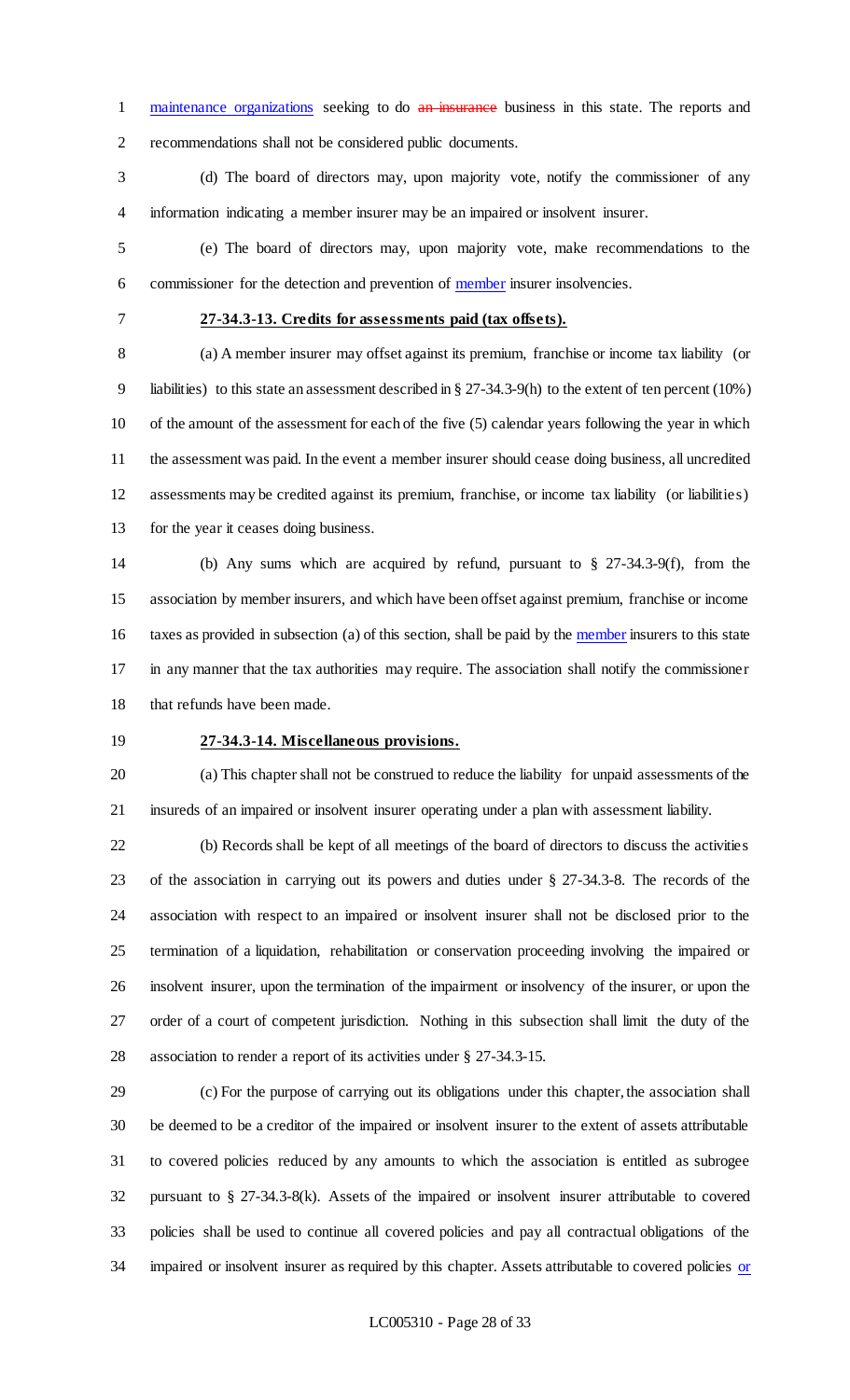1 contracts, as used in this subsection, are that proportion of the assets which the reserves that should have been established for covered policies or contracts bear to the reserves that should have been 3 established for all policies of insurance or health benefit plans written by the impaired or insolvent insurer.

 (d) As a creditor of the impaired or insolvent insurer as established in subsection (c) of this section and consistent with § 27-14.3-38, the association and other similar associations shall be entitled to receive a disbursement of assets out of the marshalled assets, from time to time as the assets become available to reimburse it, as a credit against contractual obligations under this chapter. If the liquidator has not, within one hundred twenty (120) days of a final determination of 10 insolvency of  $\frac{a_n}{a_n}$  a member insurer by the receivership court, made an application to the court for the approval of a proposal to disperse assets out of marshalled assets to guaranty associations having obligations because of the insolvency, then the association shall be entitled to make application to the receivership court for approval of its own proposal to disburse these assets.

 (e)(1) Prior to the termination of any liquidation, rehabilitation or conservation proceeding, the court may take into consideration the contributions of the respective parties, including the association, the shareholders, contract owners, certificate holders, enrollees and policy owners of the insolvent insurer, and any other party with a bona fide interest, in making an equitable distribution of the ownership rights of the insolvent insurer. In that determination, consideration 19 shall be given to the welfare of the policy owners, contract owners, certificate holders, and enrollees 20 of the continuing or successor member insurer.

 (2) No distribution to stockholders, if any, of an impaired or insolvent insurer shall be made until and unless the total amount of valid claims of the association with interest on the claims for 23 funds expended in carrying out its powers and duties under § 27-34.3-8 with respect to the member insurer have been fully recovered by the association.

25 (f)(1) If an order for liquidation or rehabilitation of  $\frac{a_n}{a_n}$  member insurer domiciled in this 26 state has been entered, the receiver appointed under the order shall have a right to recover on behalf 27 of the member insurer, from any affiliate that controlled it, the amount of distributions, other than 28 stock dividends paid by the member insurer on its capital stock, made at any time during the five (5) years preceding the petition for liquidation or rehabilitation subject to the limitations of 30 subdivisions  $(2) - (4)$  of this subsection.

 (2) No distribution shall be recoverable if the member insurer shows that when paid the distribution was lawful and reasonable, and that the member insurer did not know and could not 33 reasonably have known that the distribution might adversely affect the ability of the member insurer to fulfill its contractual obligations.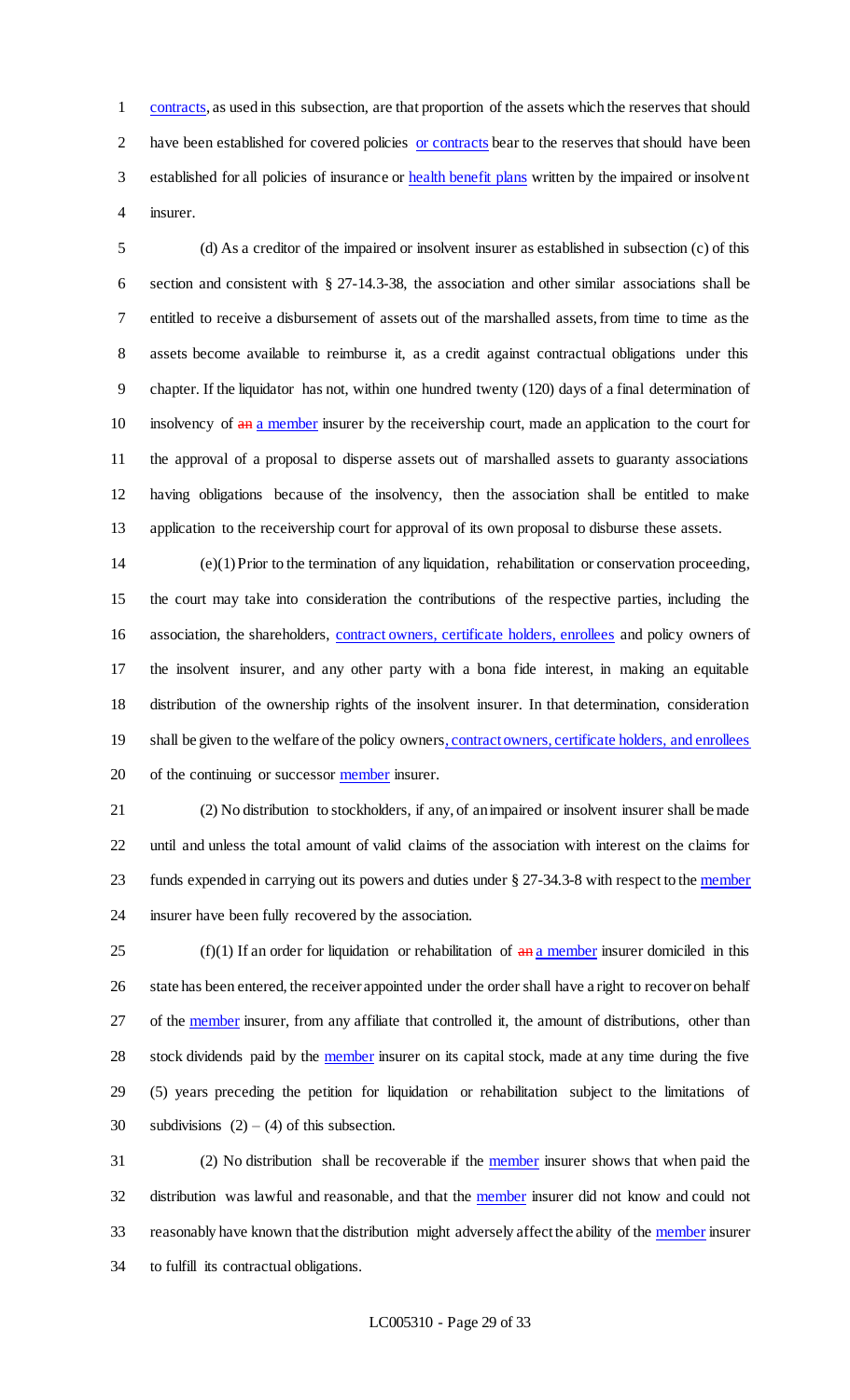(3) Any person who was an affiliate that controlled the member insurer at the time the distributions were paid shall be liable up to the amount of distributions received. Any person who was an affiliate who controlled the member insurer at the time the distributions were declared, shall be liable up to the amount of distributions which would have been received if they had been paid immediately. If two (2) or more persons are liable with respect to the same distributions, they shall be jointly and severally liable.

 (4) The maximum amount recoverable under this subsection shall be the amount needed in excess of all other available assets of the insolvent insurer to pay the contractual obligations of the insolvent insurer.

 (5) If any person liable under subdivision (3) of this subsection is insolvent, all its affiliates that controlled it at the time the distribution was paid, shall be jointly and severally liable for any resulting deficiency in the amount recovered from the insolvent affiliate.

# **27-34.3-19. Prohibited advertisement of insurance guaranty association act in insurance sales -- Notice to policy owners.**

15 (a) No person, including  $\frac{a_n}{a_n}$  member insurer, agent, producer, or affiliate of an insurer shall make, publish, disseminate, circulate or place before the public, or cause directly or indirectly, to be made, published, disseminated, circulated or placed before the public, in any newspaper, magazine or other publication, or in the form of a notice, circular, pamphlet, letter or poster, or in the form of e-mail or an electronic website, or over any radio station or television station, or in any other way, any advertisement, announcement or statement, written or oral, which uses the existence of the insurance guaranty association of this state for the purpose of sales, solicitation or 22 inducement to purchase any form of insurance or other coverage covered by the Rhode Island life and health insurance guaranty association act; provided, that this section shall not apply to the 24 association or any other entity which does not sell or solicit insurance or other coverage by a health 25 maintenance organization. The use of the protection afforded by this chapter, other than as provided by this section, by any person in the sale, marketing or advertising of insurance constitutes unfair methods of competition and unfair or deceptive acts or practices under chapter 29 of this title and is subject to the sanctions imposed in that chapter.

 (b) The association shall prepare a summary document describing the general purposes and current limitations of this chapter in compliance with subsection (c) of this section. This document shall be submitted to the commissioner for approval. At the expiration of the sixty (60) days after the date on which the commissioner approves the document,  $\frac{a_n}{b_n}$  a member insurer may not deliver 33 a policy or contract to a policy owner, or contract owner, certificate holder or enrollee unless the 34 summary document is delivered to the policy **owner**, or contract owner, certificate holder or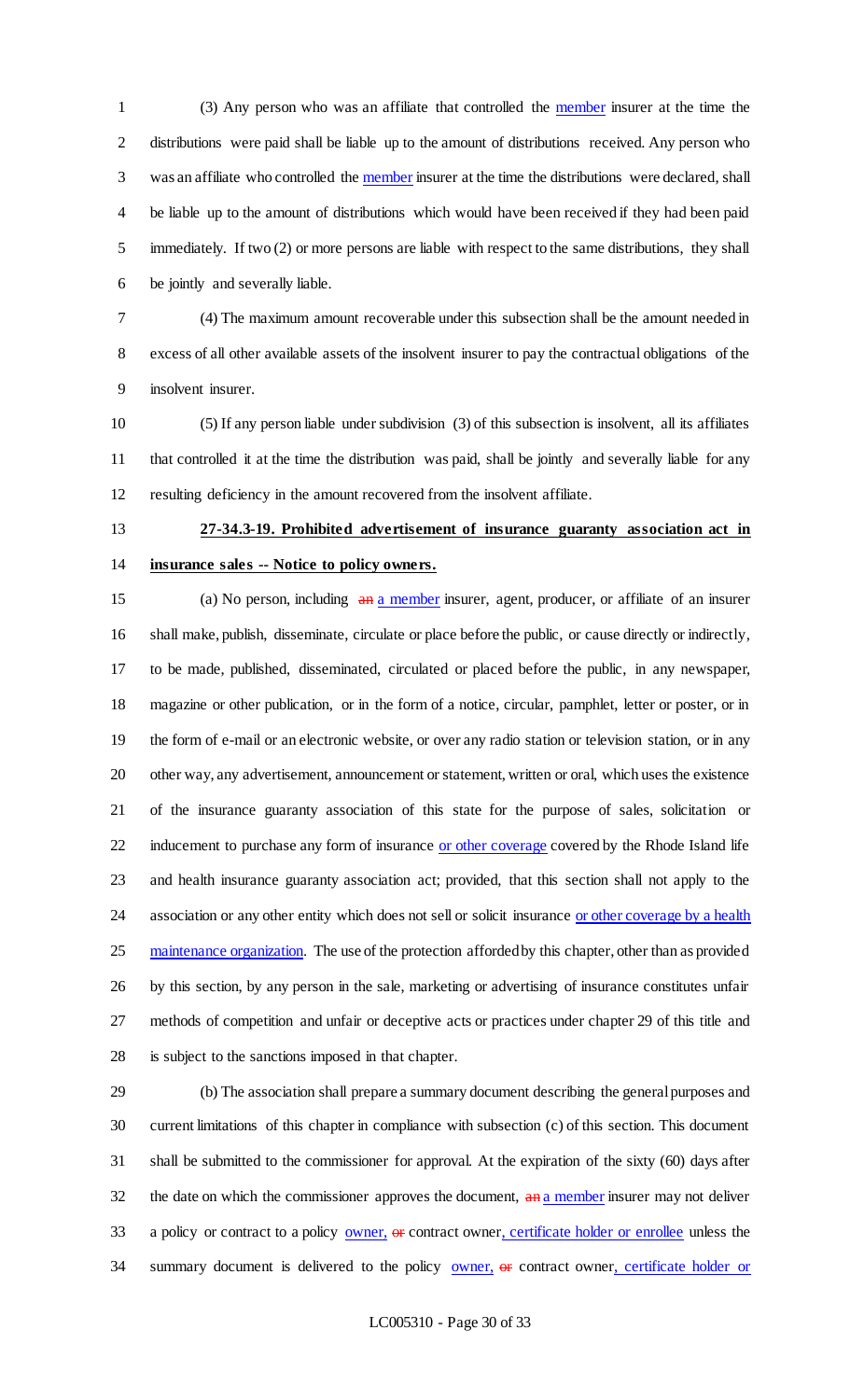enrollee at the time of delivery of the policy or contract. The document shall also be available upon request by a policy owner, contract owner, certificate holder or enrollee. The distribution, delivery or contents or interpretation of this document does not guarantee that either the policy or the policy 4 owner, contract owner, certificate holder or enrollee contract or the owner of the policy or contract policy owner, contract owner, certificate holder or enrollee is covered in the event of the impairment or insolvency of a member insurer. The summary document shall be revised by the association as amendments to this chapter may require. Failure to receive this document does not 8 give the policy owner, contract owner, certificate holder, enrollee or insured any greater rights than those stated in this act.

- (c) The summary document prepared under subsection (b) of this section shall contain a clear and conspicuous disclaimer on its face. The commissioner shall establish the form and content of the disclaimer. The disclaimer shall:
- 

(1) State the name and address of the association and the insurance department;

14 (2) Prominently warn the policy or contract owner policy owner, contract owner, certificate holder or enrollee that the association may not cover the policy or, if coverage is available, it will be subject to substantial limitations and exclusions and conditioned on continued residence in this state;

 (3) State the types of policies or contracts for which guaranty funds will provide coverage; 19 (4) State that the **<u>member</u>** insurer and its agents are prohibited by law from using the existence of the association for the purpose of sales, solicitation or inducement to purchase any 21 form of insurance or health maintenance organization coverage;

22 (5) State that the policy or contract owner policy owner, contract owner, certificate holder

23 or enrollee should not rely on coverage under the association when selecting an insurer or health 24 maintenance organization;

 (6) Explain rights available and procedures for filing a complaint to allege a violation of any provisions of this chapter; and

 (7) Provide other information as directed by the commissioner including, but not limited to, sources for information about the financial condition of insurers provided that the information is not proprietary and is subject to disclosure under chapter 2 of title 38.

 (d) A member insurer shall retain evidence of compliance with subsection (b) for so long as the policy or contract for which the notice is given remains in effect.

**27-34.3-20. Prospective application.**

33 This chapter shall not apply to any member insurer that is insolvent or unable to fulfill its contractual obligations prior to January 1, 1996, and any such insurer shall be subject to the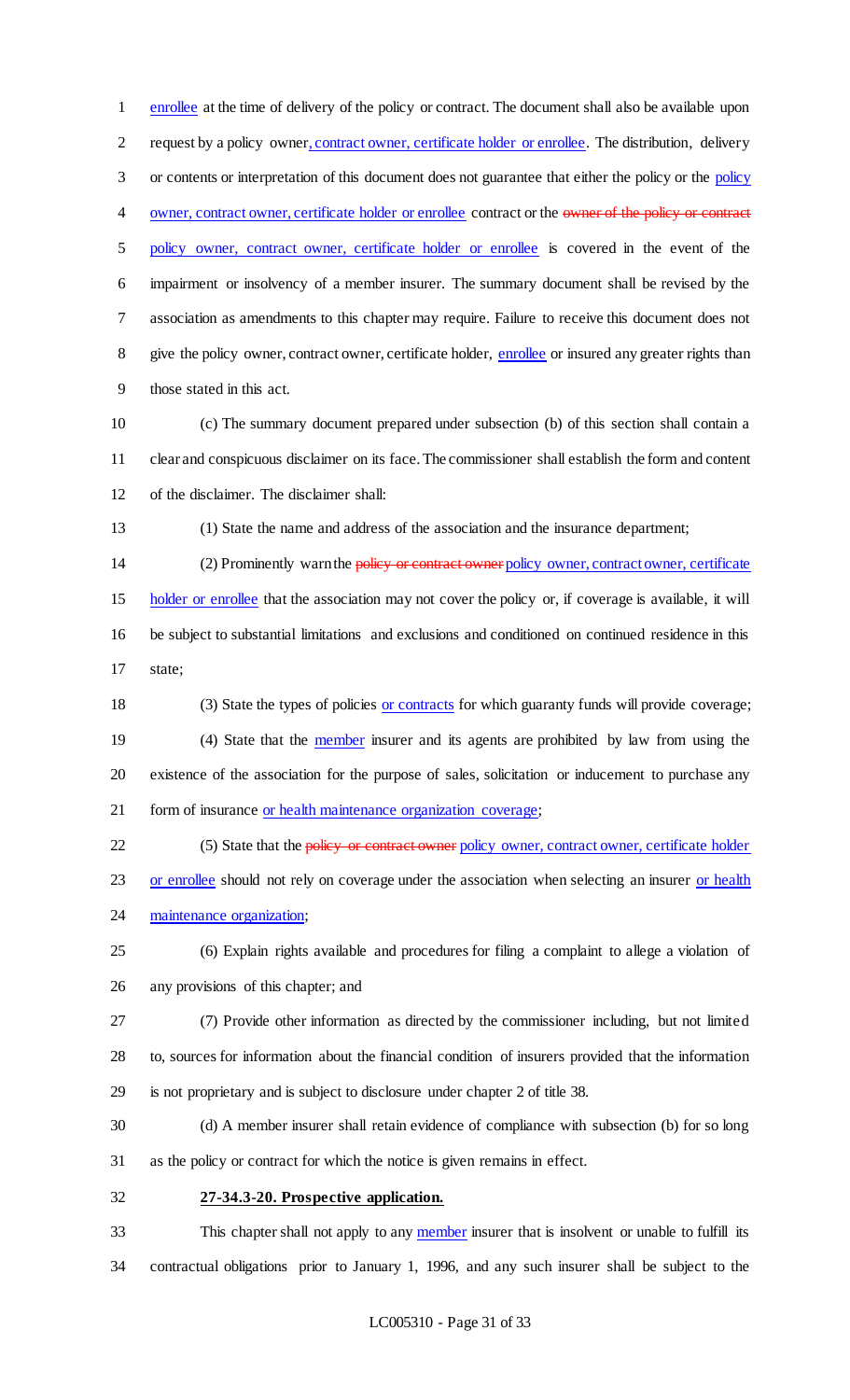provisions under chapter 34.1 of this title. (Chapter 34.1 repealed Public Law 2007 Chapter 442 § 1.) Nothing in this chapter shall be construed to require an insurer to recompute its assessment bases for any year prior to January 1, 2005, and any assessment bases computed between January 1, 1966 and December 31, 2004 are hereby acknowledged and recognized as factual on the basis of premium date collected from or reported by member insurers with respect to those years. SECTION 2. This act shall take effect upon passage, provided: (1) The provisions of this act in effect before the effective date of this act shall continue to apply to and govern all matters, including all past, present and future assessments, credits and refunds, relating to any member insurer that either: (i) Was an insolvent insurer prior to the effective date of this act; or (ii) Was an impaired insurer for which the association formally exercised its powers under § 27-34.3-8 to provide coverage to the policyholders of the impaired insurer prior to the effective date of this act; and (2) The provisions of this act in effect on and after the effective date of this act shall apply to and govern all matters, including assessments, credits and refunds, relating to all insolvent insurers and impaired insurers not identified in subsection (1) of this section.

======== LC005310 ========